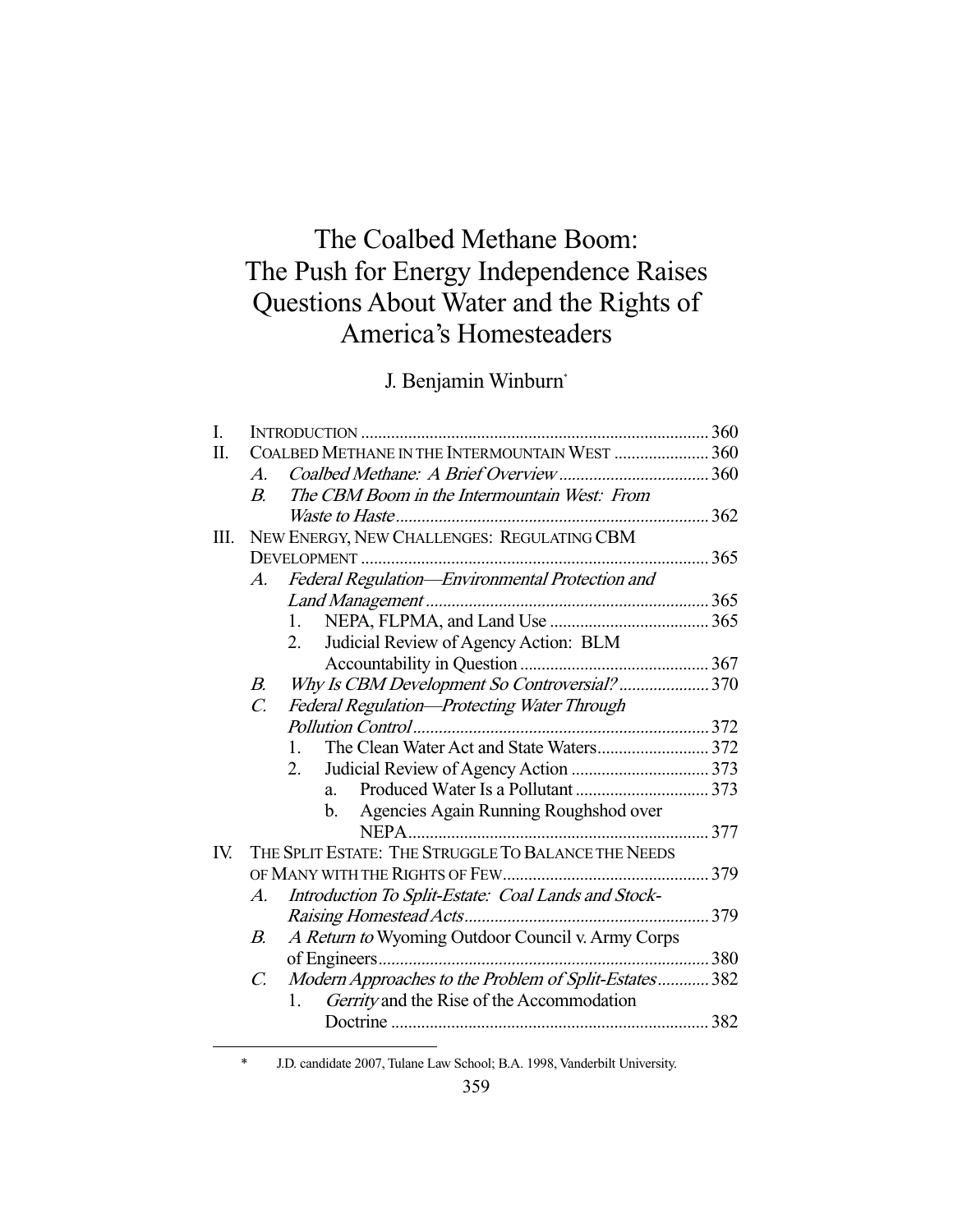#### 360 TULANE ENVIRONMENTAL LAW JOURNAL [Vol. 19

|  | D. State and Federal Efforts To Accommodate Surface |  |
|--|-----------------------------------------------------|--|
|  |                                                     |  |
|  |                                                     |  |

#### I. INTRODUCTION

 As the Nation's demand for natural gas rises in the future, so, too, will the role of domestic unconventional gas sources. The Energy Information Administration predicts that as conventional onshore and offshore natural gas fields mature and decline in the lower forty-eight states, unconventional production will become the largest source of the U.S. gas supply, reaching 9.5 trillion cubic feet (Tcf) per year by 2030.<sup>1</sup> Coalbed methane production in the intermountain West will play a major role in meeting the Nation's energy needs, and the boom is just beginning. $^{2}$ 

 This Comment will provide the reader with a comprehensive view of the coalbed methane boom currently underway in the Western United States. Part II will provide a detailed overview of the science of coalbed methane, unique development challenges, the history of industry and political perceptions, and the current politics behind the Nation's plan to develop the largest natural gas play in the lower forty-eight states. Part III will analyze the unique challenges federal and state agencies face as they attempt to regulate the massive surge in domestic production and ensure compliance with environmental protection laws and policies. Part IV will discuss the plight of American homesteaders in the intermountain West as their surface lands are impacted for the sake of National energy demand and security. Finally, this Comment will synthesize the sum of its parts and analyze the perils of hasty actions that could permanently alter the ecosystems of the Rocky Mountain West.

#### II. COALBED METHANE IN THE INTERMOUNTAIN WEST

## A. Coalbed Methane: A Brief Overview

 Natural gas, composed primarily of methane, is the cleanest burning fossil fuel.<sup>3</sup> Natural gas combustion produces carbon dioxide and water, unlike traditional coal and oil combustion which emanates a variety of air

<sup>1.</sup> See ENERGY INFO. ADMIN., U.S. DEP'T OF ENERGY, ANNUAL ENERGY OUTLOOK 2006, at 86, http://www.eia.doe.gov/oiaf/aeo/pdf/trend\_4.pdf (last visited Mar. 5, 2006).

 <sup>2.</sup> See id.

 <sup>3.</sup> See NaturalGas.org, Natural Gas and the Environment, http://www.naturalgas.org/ environment/naturalgas.asp (last visited Feb. 21, 2006).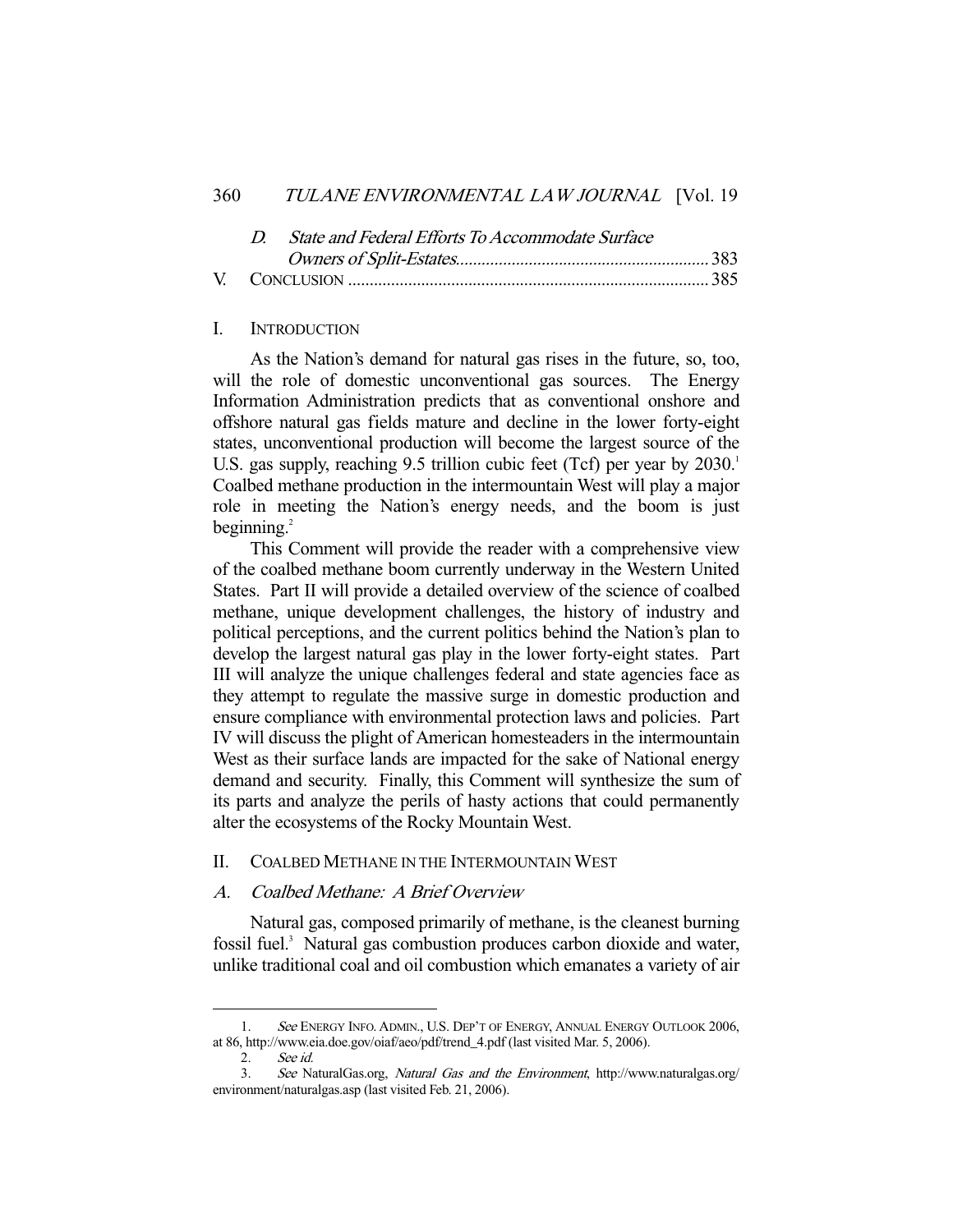pollutants.<sup>4</sup> As such, natural gas has recently become the "fuel of choice" in a wide variety of residential uses ranging from home heating to oven ranges, and fertilizer and chemical industries have historically used large quantities of natural gas as a raw material.<sup>5</sup> In fact, nearly every electricity generation capacity addition made during the late 1990s was gas fired.<sup>6</sup> The U.S. Department of Energy's Energy Information Administration (EIA) has forecasted an increase in natural gas demand by fifty percent over the next twenty-five years.<sup>7</sup> Though liquefied natural gas (LNG) terminals and regassification plants should provide a significant source of imported gas at American ports in the future, the bulk of the Nation's supply of natural gas for the foreseeable future must be transported by pipeline.<sup>8</sup> Currently, domestic natural gas supply is drawn almost exclusively from domestic sources or imported from Canada, which has very large natural gas supplies and ready pipeline access to the lower forty-eight states.<sup>9</sup>

 Coalbed methane (CBM) is a form of natural gas that is formed within coal seams and trapped in place by underground water pressure.<sup>10</sup> Over long periods of time, heat and pressure transform the organic matter in high rank coals into methane, whereas decomposition of the organic matter in coal by bacteria is responsible for the presence of methane in low rank coals.<sup>11</sup> Due to their vast surface area and extensive fracturing, coals can hold massive quantities of methane.<sup>12</sup> Similar to conventional gas deposits, CBM "exists in the coal in three basic states: as free gas, as gas dissolved in the water in coal; and as gas 'absorbed' on the solid surface of the coal, that is, held to the surface by weak forces

 <sup>4.</sup> See id.

 <sup>5.</sup> See Energy Demand in the 21st Century: Are Congress and the Executive Branch Meeting the Challenge?: Before the Subcomm. on Energy and Res. of the H. Comm. on Gov't Reform, 109th Cong., GAO-05-414T, 14 (2005) (statement of Jim Wells, Director, Natural Res. & Env't, U.S. Gov't Accountability Office) [hereinafter Wells], available at http://reform.house. gov/uploadedFiles/Jim%20Wells%20Testimony%203-26-05.pdf.

 <sup>6.</sup> CAROL GLOVER & CARL E. BEHRENS, CONG. RESEARCH SERV., ENERGY: USEFUL FACTS AND NUMBERS, RL31849, at 15 (2005), available at http://www.ncseonline.org/nle/ crsreports/05apr/RL31849.pdf.

 <sup>7.</sup> Wells, supra note 5, at 22.

<sup>8.</sup> See GLOVER & BEHRENS, supra note 6, at 15; NAT'L ENERGY POLICY DEV. GROUP, EXEC. OFFICE OF THE PRESIDENT, NAT'L ENERGY POLICY, at ix (2001), http://www.whitehouse.gov/ energy/National-Energy-Policy.pdf.

<sup>9.</sup> See NAT'L ENERGY POLICY DEV. GROUP, supra note 8, ch. 1, at 7.

<sup>10.</sup> See Gary Bryner, Coalbed Methane Development in the Intermountain West: Primer, Natural Res. Law Ctr., Univ. of Colo. Sch. of Law, at 2-3 (2005), http://www.colorado.edu/Law/ centers/nrlc/publications/CBM\_Primer.pdf.

 <sup>11.</sup> See id. at 2.

 <sup>12.</sup> Id.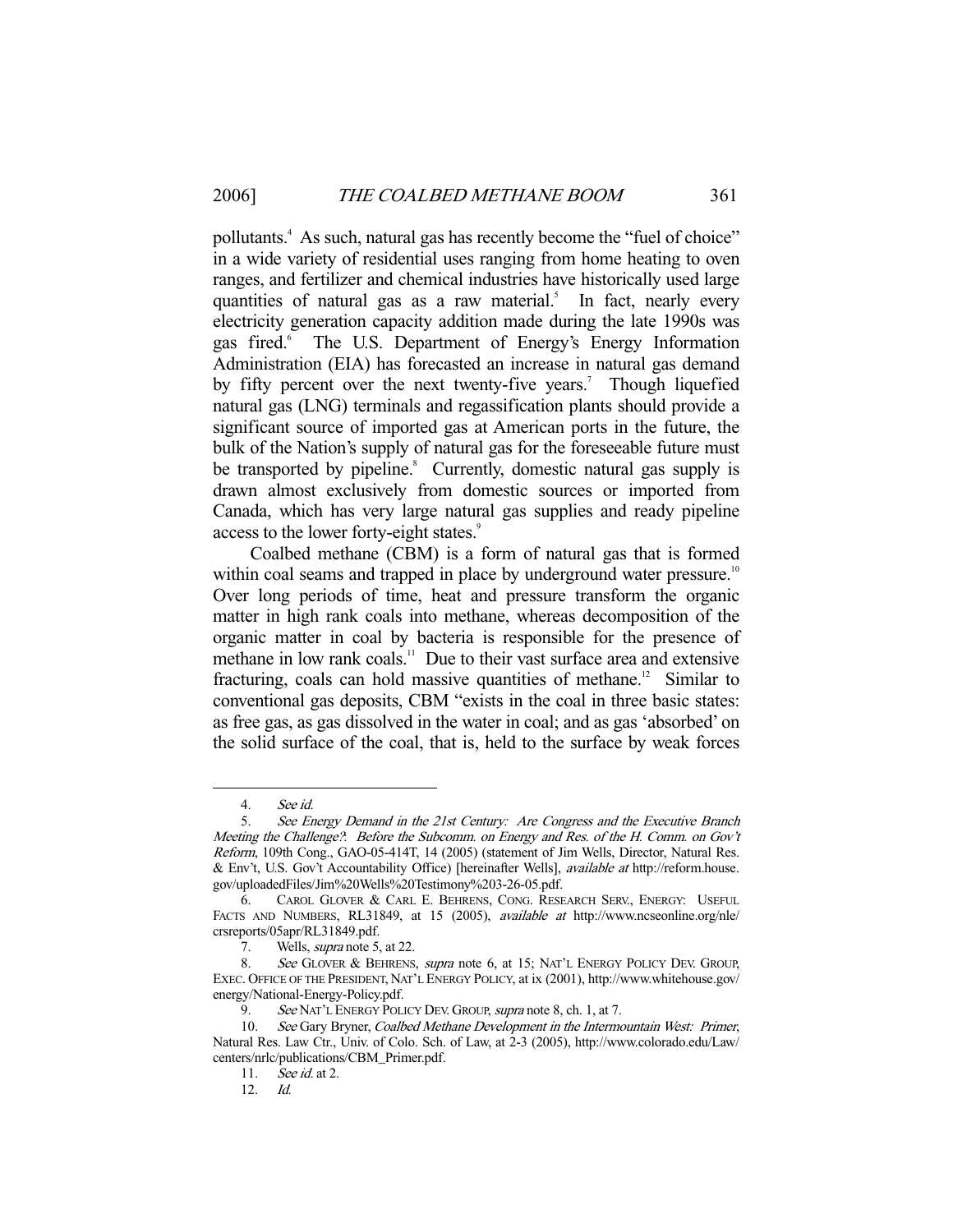called van der Waals forces."13 As water pressure is lowered, CBM dissociates from coal and water, and migrates through fractures in the earth into the well bore or rises to the surface.<sup>14</sup>

 Methane remains trapped in a coalbed as long as the water table is higher than the coal.<sup>15</sup> By "dewatering," or pumping the water out of a coal seam, developers lower the water table, thereby creating the necessary conditions for gas migration.<sup>16</sup> Due to this unique production process, CBM development can significantly compromise underground water aquifers.<sup>17</sup> This Comment will discuss in detail environmental concerns over expedited, large-scale CBM development in the Western United States and the consequent proximate impacts to water quantity and quality and the integrity of surface lands.

## B. The CBM Boom in the Intermountain West: From Waste to Haste

 At the turn of the twentieth century, CBM was considered a dangerous waste product of coal mining and a serious health threat to miners.<sup>18</sup> Coal mine fires and explosions led to the practice of venting and the creation of the first mine safety laws.<sup>19</sup> However, as natural gas evolved into an economically viable and environmentally preferable source of energy, Congress changed its tune and began to promote the production of this "unconventional" gas resource.<sup>20</sup>

 In 1980, Congress approved a tax credit for unconventional fuel production, the Crude Oil Windfall Profit Tax Act (section 29), creating the first major incentive for the development of coalbed methane.<sup>21</sup> Within seven years, the CBM boom was officially underway.<sup>22</sup> Though the credit applied only to wells drilled before 1993, production from new wells continued to surge.<sup>23</sup> Following its expiration in 2002, the Senate passed an extension of the section 29 credit for CBM in its version of the Energy Policy Act of  $2003<sup>24</sup>$  An apparent casualty of conference

 <sup>13.</sup> Amoco Prod. Co. v. S. Ute Indian Tribe, 526 U.S. 865, 873 (1999).

<sup>14.</sup> See Bryner, supra note 10, at 3.

 <sup>15.</sup> Id.

 <sup>16.</sup> See id.

<sup>17.</sup> See MARC HUMPHRIES, CONG. RESEARCH SERV., OIL & GAS EXPLORATION & DEVELOPMENT ON PUBLIC LANDS, RL32315, at 17 (2004), available at http://www.ncseonline.org/ NLE/CRSreports/04mar/RL32315.pdf.

<sup>18.</sup> See Ute Indian Tribe, 526 U.S. at 875-76.

<sup>19.</sup> See id. at 876.

<sup>20.</sup> See HUMPHRIES, *supra* note 17, at 16.

 <sup>21.</sup> Id.

 <sup>22.</sup> See id.

<sup>23.</sup> See Bryner, supra note 10, at 6.

 <sup>24.</sup> Energy Policy Act of 2003, S. 2095, 108th Cong. § 1359 (2004).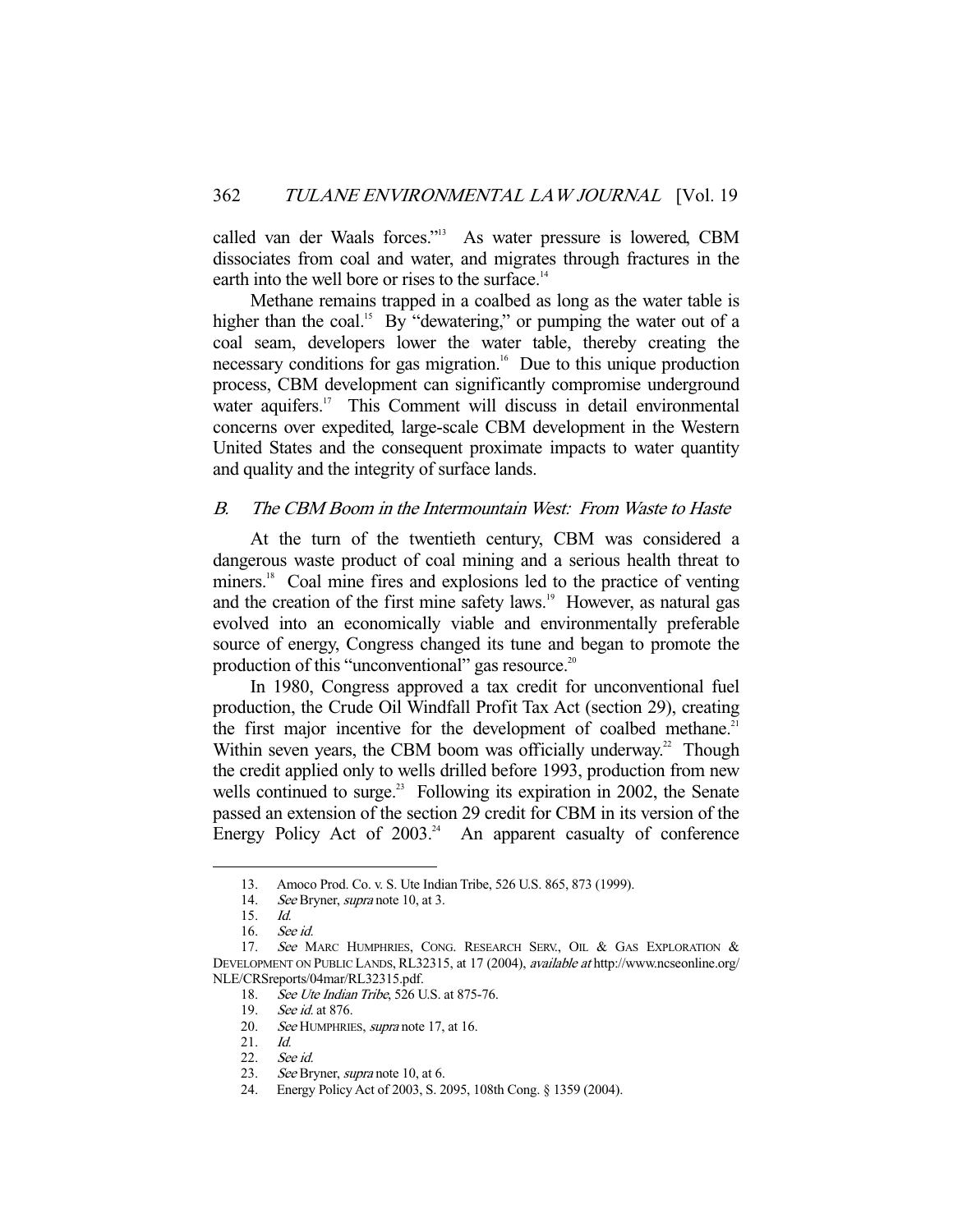negotiations between the House and Senate last summer, the extension of CBM tax relief was not included in the Energy Policy Act of 2005 as signed by President George W. Bush last August.<sup>25</sup>

 In the first six months of the Bush Administration, the White House released the recommendations of the President's National Energy Policy Development Group (NEPD), led by Vice President Cheney.<sup>26</sup> The President's 2001 National Energy Policy cautioned, "the shortfall between projected energy supply and demand in 2020 [will be] nearly fifty percent. That shortfall can be made up in only three ways: import more energy; improve energy efficiency even more than expected; and increase domestic energy supply.<sup>327</sup> The report specifically predicted the amount of natural gas used in electricity generation will triple by 2020.<sup>28</sup>

 In response to the NEPD's recommendations, President Bush signed Executive Order 13212—Actions To Expedite Energy-Related Projects. The Order established an interagency task force, the White House Task Force on Energy Project Streamlining, "to monitor and assist the agencies in their efforts to expedite their review of permits or similar actions, as necessary, to accelerate the completion of energy-related projects, increase energy production and conservation, and improve transmission of energy."29 Since President Bush took office, Administration pressure on land management agencies to achieve profound increases in energy development on public lands, arguably the top priority for the United States Department of the Interior's (DOI) Bureau of Land Management (BLM), has produced staggering results.<sup>30</sup> In fiscal year 2005, DOI approved 7018 permits to drill for oil and gas on public lands, nearly quadrupling its benchmark of 1803 approvals in fiscal year  $1998$ .<sup>31</sup> "Much of the increased oil and gas activity was

 <sup>25.</sup> See NMA Provides Insight on Coal Mining Industry Activities and Concerns, COALBED METHANE EXTRA (Envtl. Prot. Agency, Washington, D.C.), Dec. 2005, at 8, available at http://www.epa.gov/cmop/resources/extra/1-06.pdf.

<sup>26.</sup> See NAT'L ENERGY POLICY DEV. GROUP, supra note 8.

<sup>27.</sup> *Id.* ch. 5, at 3.

<sup>28.</sup> *Id.* ch. 5, at 18.

 <sup>29.</sup> Exec. Order No. 13,212, 66 Fed. Reg. 28,357 (May 18, 2001).

 <sup>30.</sup> See Associated Press, Norton Calls for Tripling Gas Permits in Wyoming, BILLINGSGAZETTE.COM (Jan. 21, 2004), http://www.billingsgazette.com/newdex.php?display= rednews/2004/01/21/build/wyoming/40-nortongaspermits.inc.

 <sup>31.</sup> See Examination of Oil and Gas Activities by the Bureau of Land Management: Hearing Before the Subcomm. on Interior and Related Agencies of the S. Comm. on Appropriations, 109th Cong. 14 (2005) (statement of Kathleen Clarke, Director, Bureau of Land Mgmt., U.S. Dep't of the Interior) [hereinafter Clarke], http://appropriations.senate.gov/ hearmarkups/october252005BLMDirectorSenateAppropsHearingOilandGasFINAL.htm; U.S. GOV'T ACCOUNTABILITY OFFICE, OIL AND GAS DEVELOPMENT: INCREASED PERMITTING ACTIVITY HAS LESSENED BLM'S ABILITY TO MEET ITS ENVIRONMENTAL PROTECTION RESPONSIBILITIES,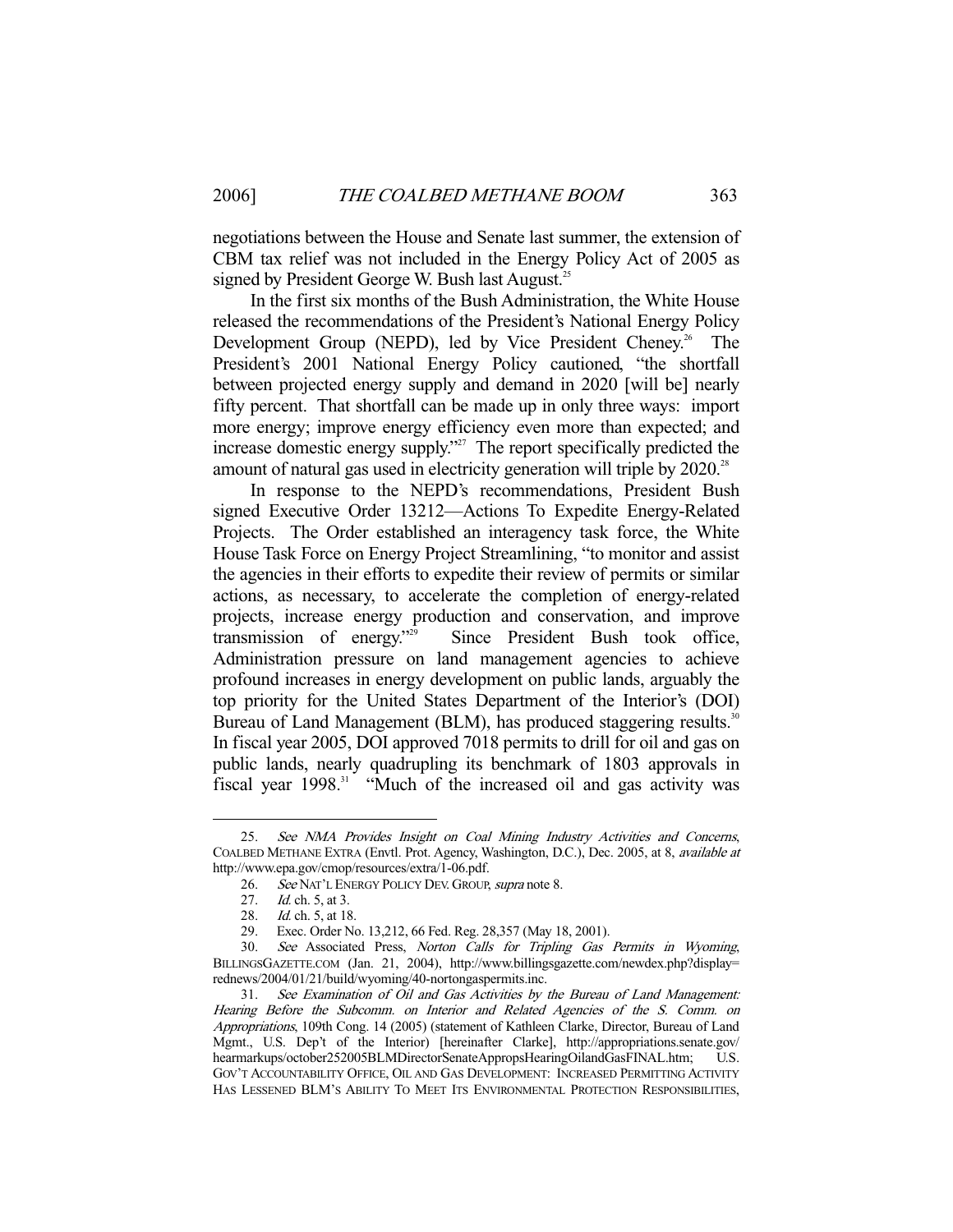concentrated in five intermountain states—Colorado, Montana, New Mexico, Utah and Wyoming."<sup>32</sup>

 CBM methane production in the United States has skyrocketed in the past decade. Between 1992 and 2004, total domestic CBM production has increased from 1.5 billion cubic feet (Bcf) to an astounding 1.7 Tcf, accounting for nine percent of U.S. dry natural gas production.33 To date, the San Juan Basin in Southern Colorado and Northern New Mexico has been the most productive source of CBM.<sup>34</sup> However, the Powder River Basin in Southeastern Montana and Northeastern Wyoming has become the fastest growing CBM play in America.<sup>35</sup> According to industry scholars, "the Rocky Mountains are a Persian Gulf of gas."36

 In its Final Environmental Impact Statement (EIS) for the Powder River Basin Oil and Gas Project, the BLM's Reasonably Foreseeable Development (RFD) Scenario "forecasts an estimated 51,000 CBM wells in the EIS area over the next 10 years. About 25 Tcf of CBM may be recoverable from coal beds in the [Powder River Basin] within Wyoming [alone]."<sup>37</sup>

 In a very short period of time, government and industry perceptions of CBM have shifted from "waste" to "haste." As with other extractive industries, CBM developers must abide by an array of environmental protection laws and regulations. This Comment will illustrate the statutory and regulatory scheme governing CBM development, legal challenges to agency action impacting water and surface uses, and development-policing solutions for our overburdened land management agencies as they "hasten" to develop the federal mineral estate in the intermountain West.

GAO-05-418, at 17 (2005) [hereinafter GAO Permitting], available at http://www.gao.gov/new. items/d05418.pdf.

<sup>32.</sup> GAO Permitting, *supra* note 31, at 17.

 <sup>33.</sup> See ENERGY INFO. ADMIN., U.S. DEP'T OF ENERGY, NATURAL GAS PROCESSING: THE CRUCIAL LINK BETWEEN NATURAL GAS PRODUCTION AND ITS TRANSPORTATION TO MARKET 2 n.8 (2006), http://www.eia.doe.gov/pub/oil\_gas/natural\_gas/feature\_articles/2006/ngprocess/ ngprocess.pdf (last visited Mar. 23, 2006); Bryner, supra note 10, at 6.

 <sup>34.</sup> See Bryner, supra note 10, at 7.

 <sup>35.</sup> Id. at 8.

 <sup>36.</sup> ROCKY MOUNTAIN ENERGY COUNCIL,WHITE HOUSE TASK FORCE ON ENERGY PROJECT STREAMLINING, WHITE PAPER (2003) [hereinafter WHITE PAPER], http://www.etf.energy.gov/pdfs/ RMEC\_WhitePaper.pdf (last visited Mar. 4, 2006) (quoting Colorado School of Mines geologist Fred M. Meissner).

 <sup>37. 1</sup> BUREAU OF LAND MGMT., U.S. DEP'T OF INTERIOR, WY-070-02-065, POWDER RIVER BASIN OIL AND GAS FINAL ENVIRONMENTAL IMPACT STATEMENT AND PROPOSED PLAN AMENDMENT, at xxiii (2003), available at http://www.wy.blm.gov/nepa/prb-feis/Vol\_1/front3.pdf.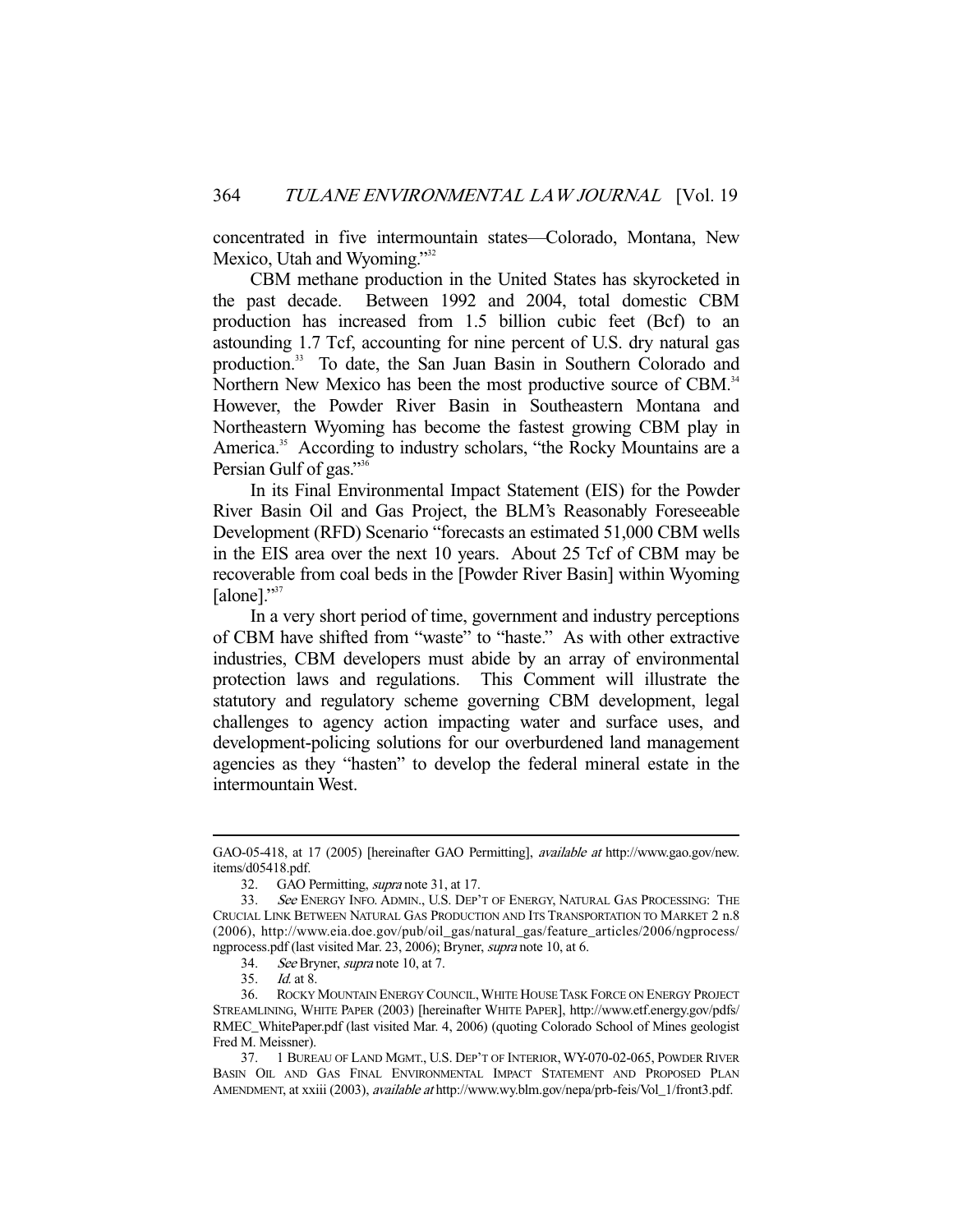### III. NEW ENERGY, NEW CHALLENGES: REGULATING CBM DEVELOPMENT

## A. Federal Regulation—Environmental Protection and Land Management

#### 1. NEPA, FLPMA, and Land Use

 The National Environmental Policy Act (NEPA) of 1969 was the pinnacle of American legislative acknowledgement of the need to protect our environment for the benefit of current and future generations.<sup>38</sup> NEPA was enacted to reflect congressional "recogni[tion] of the profound impact of man's activity on the interrelations of all components of the natural environment, [and] . . . the critical importance of restoring and maintaining environmental quality to the overall welfare . . . of man."<sup>39</sup> In order to execute the policies set forth in NEPA, the federal government was tasked with using "all practicable means . . . to improve and coordinate Federal plans, functions, programs, and resources" so that it may fulfill its duty as "trustee of the environment for succeeding generations."40 In addition, NEPA emphasized an interest in attaining the "widest range of beneficial uses of the environment without degradation, risk to health or safety, or other undesirable and unintended consequences."<sup>41</sup>

 NEPA "prescribes the necessary process by which federal agencies must take a hard look at the environmental consequences of the proposed courses of action."42 Above all, NEPA was created "to ensure a fully informed and well-considered decision," especially when proposed activity may "significantly [affect] the quality of the human environment.<sup>743</sup> To this end, agencies must prepare an environmental impact statement (EIS) in which potential environmental impacts of a proposed action are evaluated and compared with the impacts of alternatives to such action.<sup>44</sup> However, a less detailed environmental assessment (EA) will suffice, if the agency considers its findings to be sufficient to support a finding of no significant impact (FONSI).<sup>45</sup> Moreover, an agency may rely on an existing EIS for a new proposed

 <sup>38.</sup> See NEPA § 101(a), 42 U.S.C. § 4331(a) (2000).

 <sup>39.</sup> Id.

 <sup>40.</sup> NEPA § 101(b)(1), 42 U.S.C. § 4331(b)(1).

 <sup>41.</sup> NEPA § 101(b)(2), 42. U.S.C. § 4331(b)(2).

 <sup>42.</sup> Pennaco Energy, Inc. v. U.S. Dep't of Interior, 377 F.3d 1147, 1150 (10th Cir. 2004).

 <sup>43.</sup> NEPA § 102(2)(C), 42 U.S.C. § 4332(2)(C); Wyo. Outdoor Council, 153 I.B.L.A.

<sup>259, 264 (</sup>Dep't of Interior Oct. 15, 2002). 44. Pennaco, 377 F.3d at 1150.

 <sup>45.</sup> Id.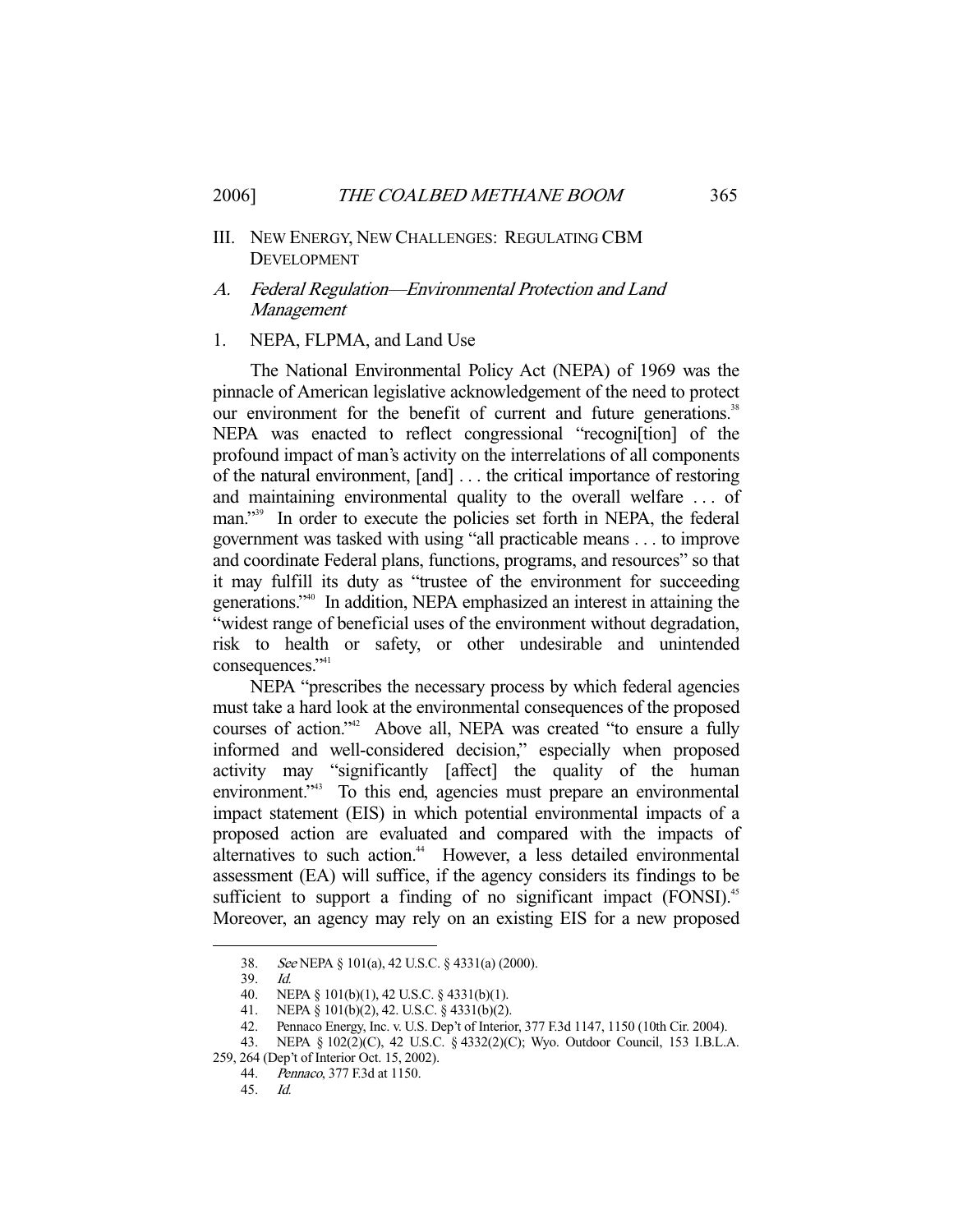action, as long as it has taken a hard look at possible environmental consequences.46 Again, NEPA merely requires that agency action is wellinformed and does not impose "substantive limits on agency conduct."<sup>47</sup> In other words, by focusing government and public attention on the environmental effects of proposed agency action, NEPA's procedural requirements ensure that an agency will not act on incomplete information, only to regret its decision later when nothing can be done to correct it.<sup>48</sup>

 In an effort to foster balanced stewardship of America's public lands, Congress approved the Federal Land Policy and Management Act (FLPMA) in 1976.49 FLPMA established two broad land management goals designed to guide federal land management agencies, primarily the DOI, in their role as stewards of the Nation's public lands.<sup>50</sup> The first goal of "multiple use" management directs the agencies, through FLPMA-mandated inventories and land use plans (LUPs), to balance the "various [public lands] resource values so that they are utilized in the combination that will best meet the present and future needs of the American people."<sup>51</sup> These values include, but are not limited to, "recreation, range, timber, minerals, watershed, wildlife and fish, and natural scenic, scientific and historical values."<sup>52</sup> The second goal of "sustained yield" orders agencies to control depleting natural resource uses over time, so as to ensure a high level of valuable uses in the future.<sup>53</sup>

 As part of multiple use management, DOI must develop, maintain, and revise LUPs—public declarations of proposed uses by tract.<sup>54</sup> An LUP, what BLM regulations call a "resource management plan" (RMP), is a written document that establishes, for a particular area, allowable uses, goals for future condition of the land, and specific next steps.<sup>55</sup> Following a mandatory period of public notice and comment, and if approved, an LUP will serve as a roadmap for future actions and for

<sup>46.</sup> *Id.* at 1151; Kelppe v. Sierra Club, 427 U.S. 390, 410 n.21 (1976) (stating "the only role for a court is to insure that the agency has taken a 'hard look' at environmental consequences").

 <sup>47.</sup> Pennaco, 377 F.3d at 1150.

 <sup>48.</sup> See Marsh v. Or. Natural Res. Council, 490 U.S. 360, 371 (1989).

 <sup>49.</sup> See FLPMA §§ 102-603, 43 U.S.C. §§ 1701-1785 (2000).

 <sup>50.</sup> FLPMA § 102(a)(7), 43 U.S.C. § 1701(a)(7).

 <sup>51.</sup> FLPMA § 103(c), 43 U.S.C. § 1702(c) (emphasis added).

 <sup>52.</sup> Id.

 <sup>53.</sup> FLPMA §§ 103(h), 43 U.S.C. § 1702(h).

 <sup>54.</sup> FLPMA §§ 202(a), 43 U.S.C. § 1712(a).

 <sup>55.</sup> BLM Planning Rule Definitions, 43 C.F.R. § 1601.0-5(k) (2004).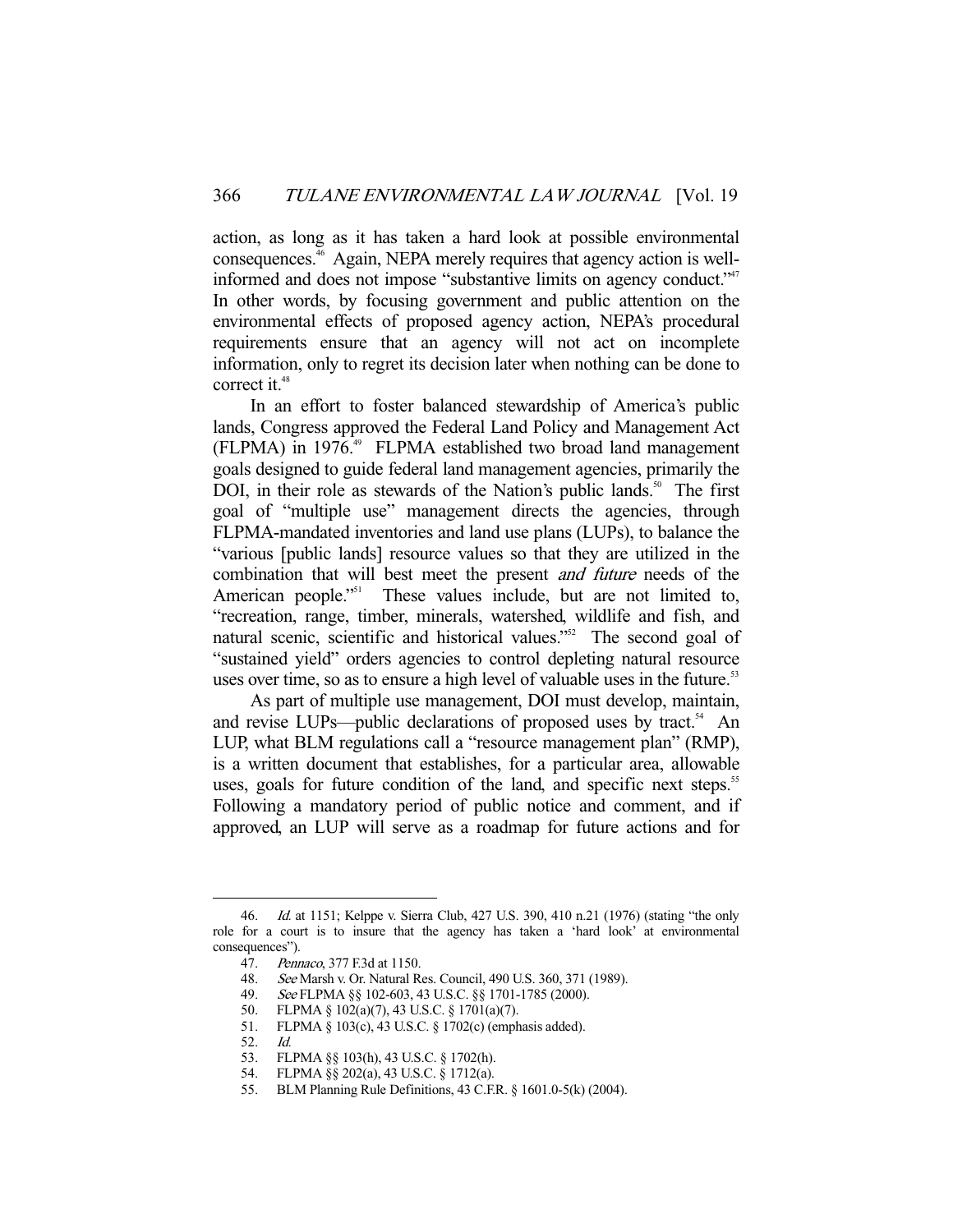development of more detailed and limited-scope plans.<sup>56</sup> Pursuant to FLPMA and agency regulations, BLM must manage all public lands under the "principles of multiple use and sustained yield, and in accordance with land use plans."57

## 2. Judicial Review of Agency Action: BLM Accountability in **Question**

 Development of coalbed methane resources on public lands, like all competing uses, must conform with BLM RMPs.<sup>58</sup> RMPs are regularly revised or amended as federal priorities for land use change.<sup>59</sup> In this instance, when a proposed new action would require the completion of a NEPA EIS, or when new information about a proposed action raises significant environmental concerns, BLM regulations require supplementation of an existing EIS with a Supplemental Environmental Impact Statement (SEIS).<sup>60</sup> However, "courts have upheld the use of non-NEPA procedures for the purpose of determining whether new information or changed circumstances require the preparation of a supplemental EA or EIS."<sup>61</sup>

 Oil and gas development on federal lands has become a top priority for  $DOL<sup>62</sup>$  In its regular course of business, BLM, in accordance with RMPs, holds quarterly competitive-bid lease sales of tracts of public land with oil and gas potential.<sup>63</sup> According to its FLPMA and NEPA obligations, BLM must consider environmental impacts not only during the creation of RMPs but again at the implementation stage, as initial purported uses may have been altered significantly.<sup>64</sup>

 <sup>56.</sup> Id. § 1601.0-2. RMPs are "designed to guide and control future management actions." Id.

 <sup>57.</sup> Id. § 1732(a).

<sup>58.</sup> See Bryner, *supra* note 10, at 24.<br>59. See Pennaco v. Energy, Inc. v. I

See Pennaco v. Energy, Inc. v. U.S. Dep't of Interior, 377 F.3d 1147, 1152-53 (10th Cir 2004).

 <sup>60.</sup> Id. at 1151; 40 C.F.R. § 1502.9(c)(1)(i)-(ii) (2005) (requiring SEIS when "the agency makes substantial changes in the proposed action that are relevant to environmental concerns," or when "there are significant new circumstances or information relevant to environmental concerns and bearing on the proposed action or its impacts").

 <sup>61.</sup> Pennaco, 377 F.3d at 1151; see Marsh v. Or. Natural Res. Council, 490 U.S. 360, 383- 85 (1989) (upholding decision of Army Corps of Engineers to proceed with project without supplementing existing EIS, instead relying on a "supplemental information report" to analyze significance weight of new reports questioning environmental impact of project).

<sup>62.</sup> See Associated Press, *supra* note 30. See generally Bryner, *supra* note 10, at 24 (stating BLM is the "principal agency responsible for managing the mineral estate on all federal lands").

 <sup>63.</sup> See HUMPHRIES, supra note 17, at 3.

 <sup>64.</sup> See id.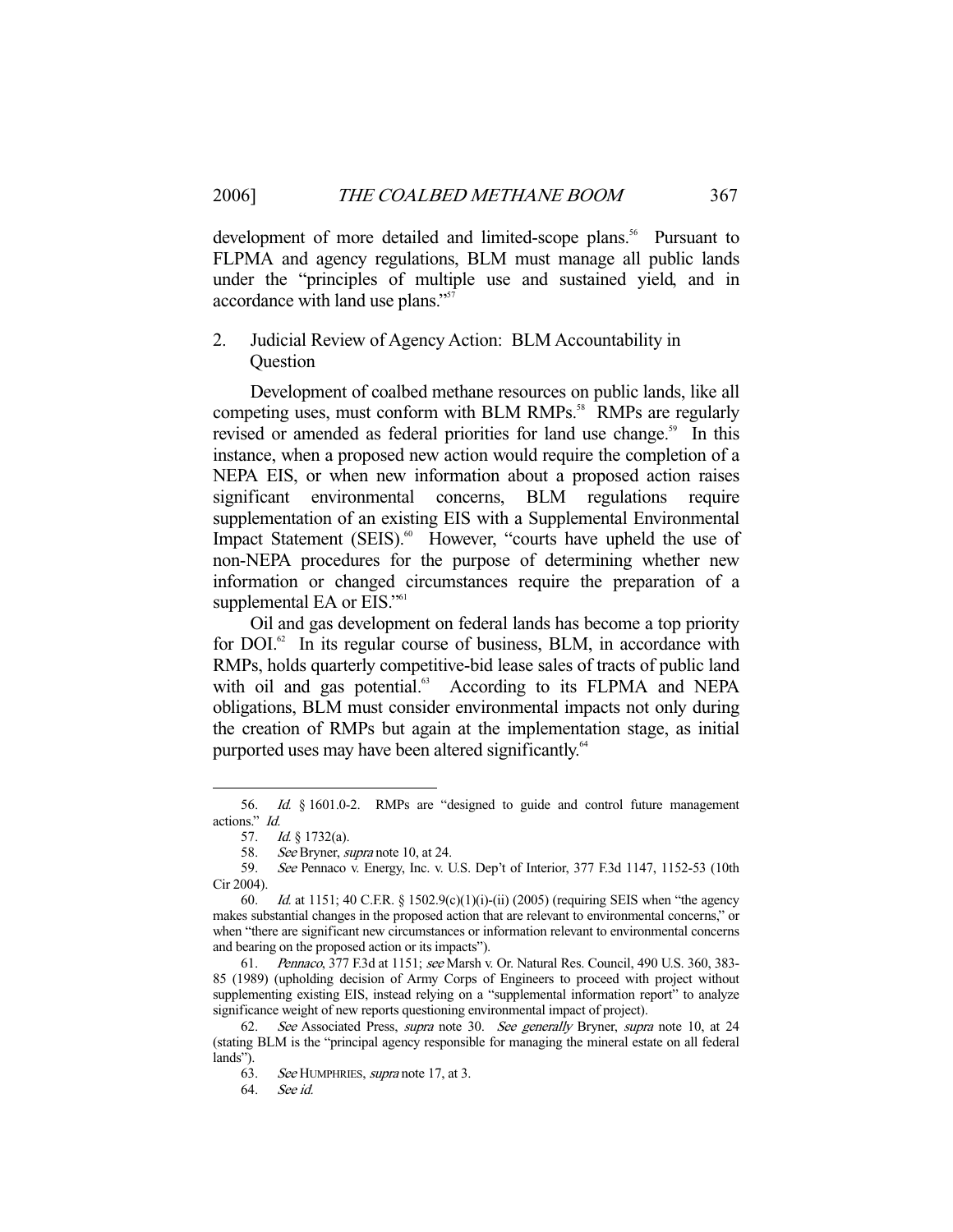The United States Court of Appeals for the Tenth Circuit's decision in Pennaco Energy, Inc. v. U.S. Department of Interior served as a warning sign to BLM that it may not circumvent its duty under NEPA to undertake careful environmental analysis and develop alternatives for consideration before proceeding with actions that may be harmful to the public domain.<sup>65</sup> In April 2002, the United States Department of the Interior Board of Land Appeals (IBLA) reversed a BLM oil and gas lease sale of three parcels of land in Wyoming and remanded the matter to BLM for "additional appropriate action" that it had not taken prior to leasing.<sup>66</sup> IBLA *held*:

The existing NEPA documents relied upon by BLM, whether viewed separately or taken together, [did] not constitute the requisite hard look at the environmental consequences of the proposed action, [and] BLM was required to conduct further NEPA analysis before deciding whether to approve the sale of the parcels at issue. $67$ 

Two years later, BLM faced another challenge in *Pennaco*.<sup>68</sup> In 1999, the acting manager for the BLM Buffalo (Wyoming) Field Office Richard Zander prepared Interim Documentation of Land Use Conformance and NEPA Adequacy worksheets (DNAs) for the parcels nominated for leasing.<sup>69</sup> DNAs are procedural tools used by BLM employees to determine whether they may rely on existing NEPA documents when approving action in an area where the original RMP/EIS did not contemplate such uses.<sup>70</sup> Zander concluded that the 1985 Buffalo RMP EIS accompanied by the 1999 Wyodak Coal Bed Methane Project Draft EIS (DEIS) satisfied BLM's NEPA obligations with regard to the proposed leasing of parcels for CBM development. $11$ Consequentially, BLM auctioned and awarded the leases in 2000 to the winning bidder, Pennaco Energy.<sup>72</sup>

 IBLA is the reviewing authority for BLM decisions, and in this capacity issues DOI's final, binding decisions.<sup>73</sup> Its primary obligation is to determine whether BLM has acted in accordance with applicable

<sup>65.</sup> See Pennaco Energy, 377 F.3d at 1159.<br>66. See Wyo. Outdoor Council, 156 I.B.L.

 <sup>66.</sup> See Wyo. Outdoor Council, 156 I.B.L.A. 347, 359 (Apr. 26, 2002)

 <sup>67.</sup> Id.

 <sup>68.</sup> See Pennaco, 377 F.3d at 1150.

<sup>69.</sup> *Id.* at 1152.

 <sup>70.</sup> Id.

 <sup>71.</sup> Id.

 <sup>72.</sup> Id.

<sup>73.</sup> *Id.* at 1156 n.5.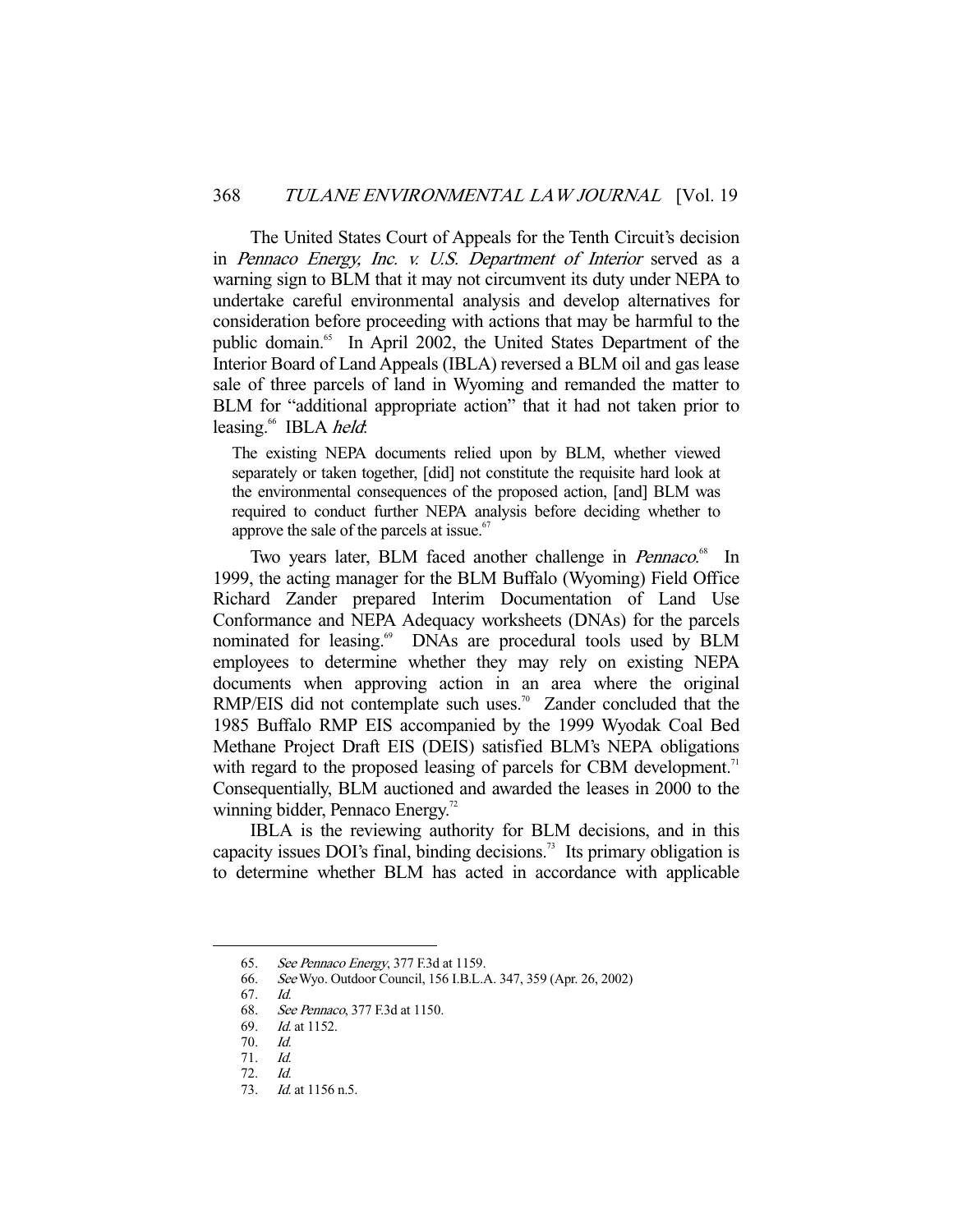statutory and regulatory authorities.<sup>74</sup> Judicial review of IBLA's decision to overturn BLM's lease sale (the IBLA decision) was performed in this case by the United States Court of Appeals for the Tenth Circuit according to the "arbitrary and capricious" standard of the Administrative Procedure Act.<sup>75</sup>

 According to the Tenth Circuit, "the hotly contested issue underlying this case is whether the environmental impacts of CBM development are significantly different than the environmental impacts of non-CBM oil and gas development."76 The 1985 Buffalo RMP EIS evaluated potential impacts of general oil and gas leasing, and based on that analysis, "authorized the continued leasing and development of Federal oil and gas in the Buffalo Resource Area."<sup>77</sup> The RMP/EIS did not, however, evaluate impacts of CBM development because it was not a contemplated land use in 1985.<sup>78</sup> BLM provided additional support for its decision to lease by citing a more recent study, the Wyodak DEIS, that, unlike the Buffalo EIS, addressed issues related to CBM development.<sup>79</sup> However, the Wyodak DEIS was a project level *post*leasing study in which BLM did not consider "whether leases should have been issued in the first place."<sup>80</sup> Summarizing the basis for IBLA's decision to remand the BLM lease sale, the court reiterated that "agencies are required to satisfy the NEPA 'before committing themselves irretrievably to a given course of action, so that the action can be shaped to account for environmental values."<sup>81</sup> The court stipulated that IBLA "gave due consideration to the relevant factors and that the IBLA's conclusion was supported by substantial evidence in the administrative record."<sup>82</sup> Thus, the court *held* that "IBLA's determination that more analysis was required in this case was not arbitrary and capricious."<sup>83</sup>

 Therefore, if impacts flowing from CBM development are significantly different from conventional oil and gas development, BLM

<sup>74.</sup> See id.; Wyo. Outdoor Council, 156 I.B.L.A. 347, 359 (Apr. 26,2002) (finding BLM's reliance on existing documents inadequate to satisfy requisite "hard look" at environmental consequences under NEPA).

 <sup>75.</sup> APA § 10(e), 5 U.S.C. § 706(2)(A) (2000).

 <sup>76.</sup> Pennaco, 377 F.3d at 1152.

 <sup>77.</sup> Wyo. Outdoor Council, 156 I.B.L.A. at 357-58.

 <sup>78.</sup> Id. at 358.

 <sup>79.</sup> See id.

 <sup>80.</sup> Pennaco, 377 F.3d at 1152.

 <sup>81.</sup> Id. at 1159 (quoting Sierra Club v. Hodel, 848 F.2d 1068, 1093 (10th Cir. 1988) (emphasis added)).

 <sup>82.</sup> Id. at 1156.

 <sup>83.</sup> Id. at 1162.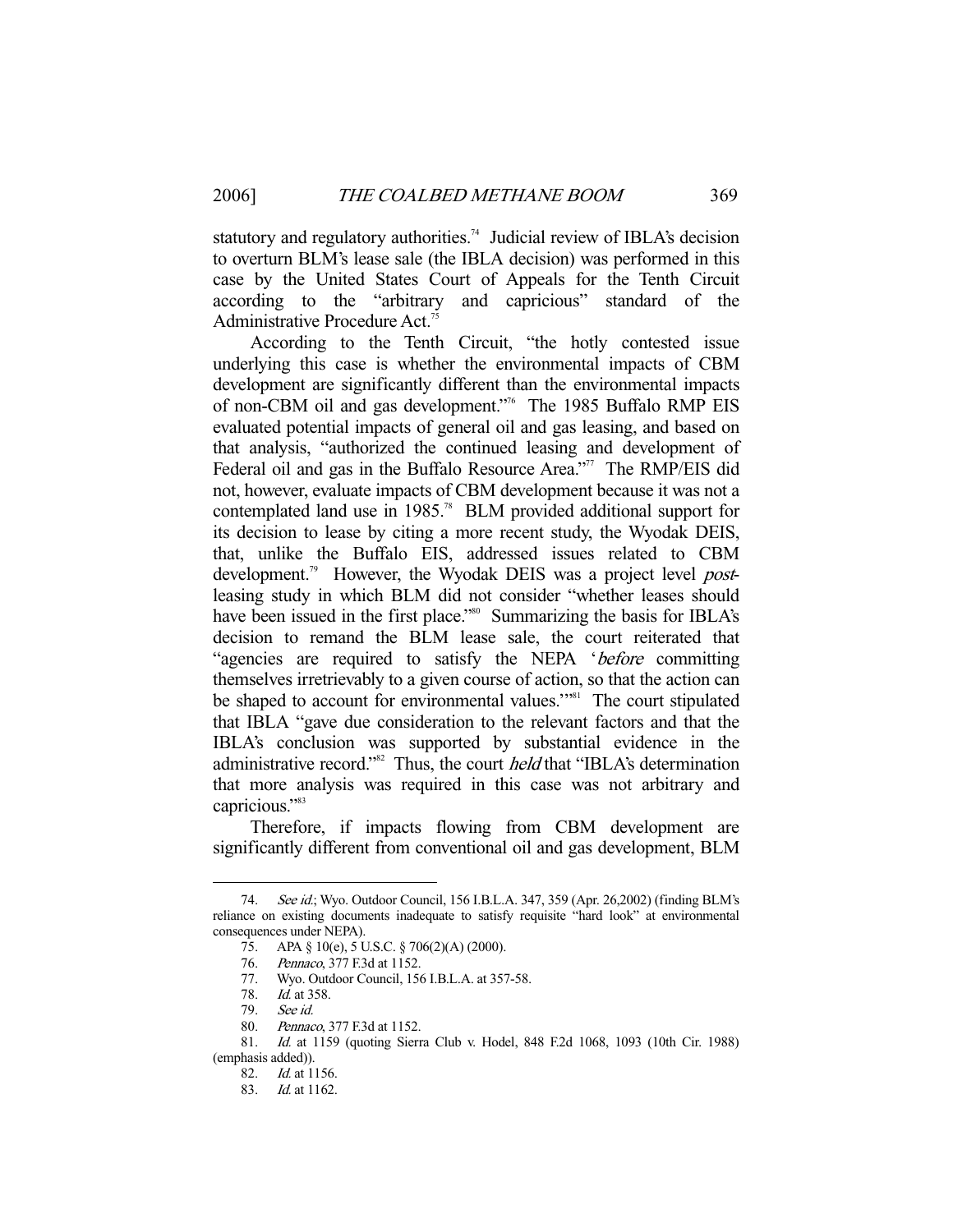was obligated by NEPA, and more broadly by FLPMA, to conduct further NEPA analysis before offering lands for leasing.<sup>84</sup> Obviously, the effects of industry and political pressure on BLM decisions in the intermountain West are well represented by the underlying dispute in Pennaco. The "hasty" decision by BLM to lease land for CBM development before adequately satisfying NEPA and the policy goals of FLPMA is representative of a "drill first, ask questions later" mentality that pervades nearly every agency tasked with CBM oversight.

## B. Why Is CBM Development So Controversial?

Major controversies surrounding CBM development in the intermountain West can be summarized as subsets of overarching problems associated with the rapid pace of development, and the potential for severe and persistent impacts to natural resources. There is an interplay between these issues as the pace of development, in many cases, appears to exacerbate impacts on resources.

 CBM production has increased substantially due to tax incentives and the unique characteristics of CBM production when compared with conventional natural gas production.<sup>85</sup> According to Gary Bryner of the Natural Resources Law Center at the University of Colorado School of Law, "since coalbed methane wells are typically shallow (less than 4,000 feet) and on land, well costs are low to moderate in comparison with conventional natural gas."<sup>86</sup> Moreover, due to the immense cost of offshore oil and gas production as well as those associated with refining conventional sour (sulfur-laden) gas, onshore gas plays that are highly predictable, free of sulfur, and require comparably little investment attract a wide variety of operators, both large and small. $87$  Considering the relative ease with which CBM can be produced, opportunities are necessarily abundant with few barriers to entry into the production market.<sup>88</sup> However, environmental impact mitigation measures moderate the attractiveness of CBM development, and unlike conventional gas operations, CBM producers are unable to cap producing wells in response to short-term price fluctuations as the coal may refill with water.<sup>89</sup>

<sup>84.</sup> See id.; Wyo. Outdoor Council, 156 I.B.L.A. at 359.

 <sup>85.</sup> See Bryner, supra note 10, at 6.

 <sup>86.</sup> Id.

 <sup>87.</sup> See id. at 4, 11.

 <sup>88.</sup> See id. at 3-7.

 <sup>89.</sup> Id. at 7.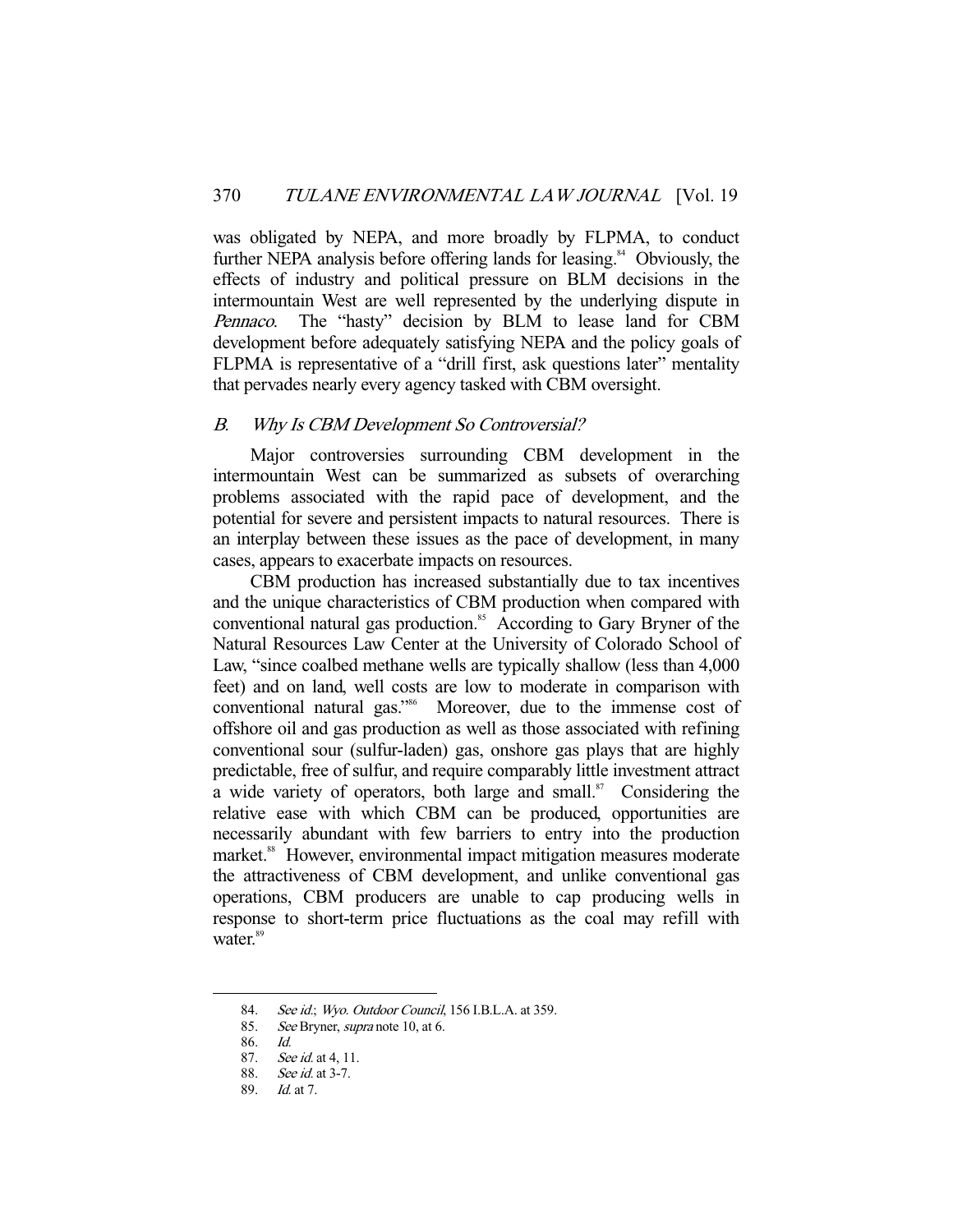As previously noted, CBM production involves the pumping of large quantities of water from coal seams.<sup>90</sup> Although "produced water" typically contains any number of chemicals and metals, its primary negative characteristic is its salinity.<sup>91</sup> Produced water varies in salinity according to factors such as geographic and geologic location and bed depth.<sup>92</sup> As coalbed depth increases, water volume decreases while salinity levels increase.<sup>93</sup> High-salinity produced water can cause soil damage and erosion and can severely impact the livelihood of ranchers and farmers who use river water and groundwater from wells to irrigate their crops and hydrate their livestock.<sup>94</sup> Moreover, produced water can permanently alter the chemical composition of nearby rivers and streams and destroy native vegetation, including grasses on which livestock depend for nutrition, if it is not managed properly.<sup>95</sup>

 The quantity of produced water is likely a greater concern than issues of water quality. In 2002, CBM production resulted in water discharges of 602 million barrels annually, or 1.65 million barrels per day.96 In the Colorado portion of the San Juan Basin, CBM development had extracted nearly 36 billion gallons of water as of July 2002. $\frac{97}{10}$  In fact, in the Wyoming portion of the Powder River Basin, "approximately 51,000 wells will have produced over 1.4 trillion gallons of water" in the next fifteen years.<sup>98</sup> Serious concerns over the depletion of underground aquifers in the semi-arid climate of the intermountain West continue to plague regulators, producers, and local agrarians and residents.<sup>99</sup> According to Bryner, "given the scarcity of water in the West, virtually any production of water that is not put to beneficial or that might affect water quantity or water supply and rights is controversial."<sup>100</sup> Also, "[g]iven the aridity of the West, the region's water is at least as valuable as its natural gas."<sup>101</sup> Given the importance of water resources to Given the importance of water resources to westerners, regulators and producers have concentrate on developing beneficial uses for CBM-produced water. Depending on the quality of

 <sup>90.</sup> N. Plains Res. Council v. Fid. Exploration & Dev. Co., 325 F.3d 1155, 1158 (9th Cir. 2003).

 <sup>91.</sup> Id.

 <sup>92.</sup> Bryner, supra note 10, at 13-14.

 <sup>93.</sup> Id. at 3.

<sup>94.</sup> See id. at 16.

 <sup>95.</sup> See id.

<sup>96.</sup> HUMPHRIES, *supra* note 17, at 18.

<sup>97.</sup> See Bryner, supra note 10, at 13.

 <sup>98.</sup> Id.

 <sup>99.</sup> See id.

 <sup>100.</sup> Id.

 <sup>101.</sup> Id. at 16.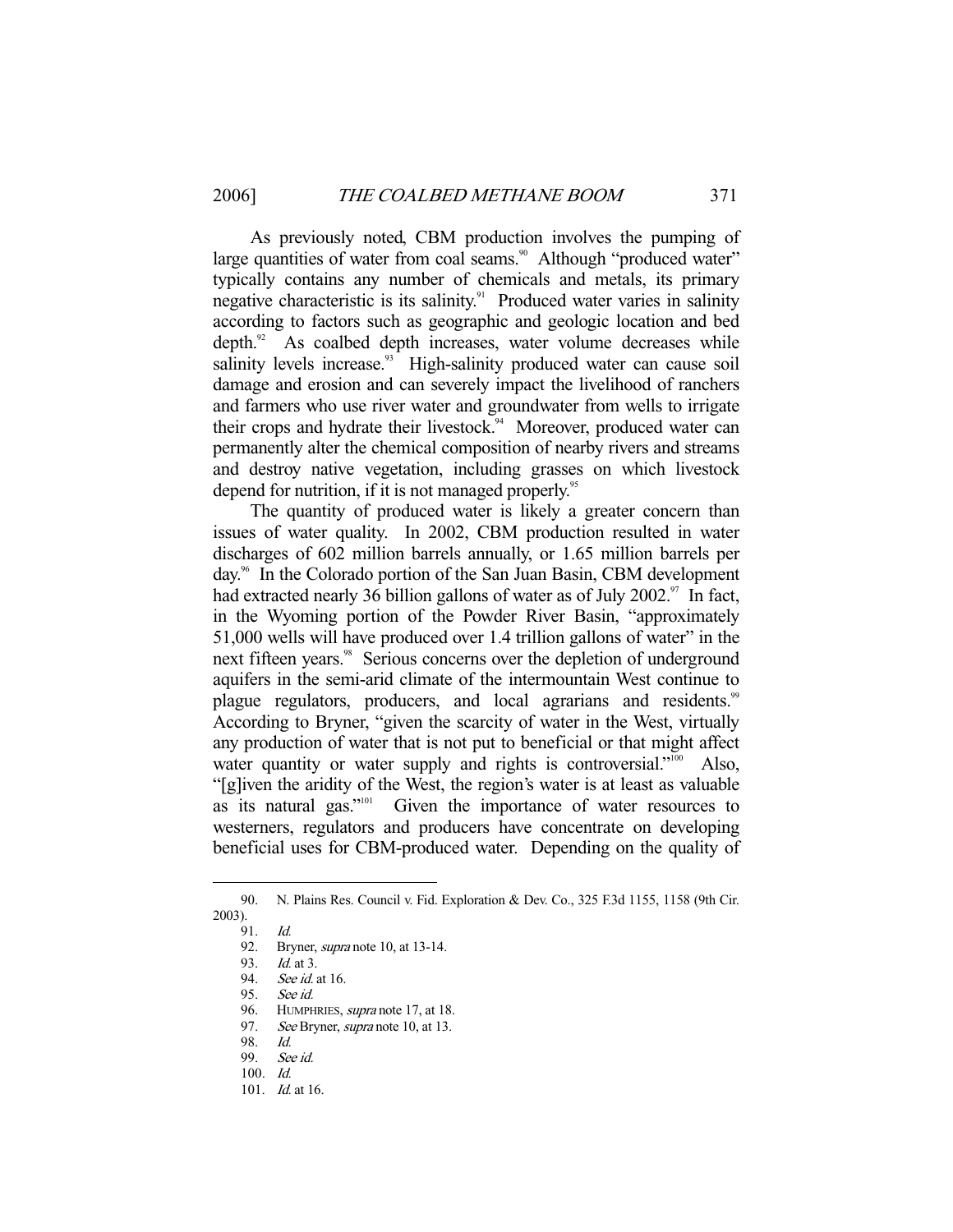produced water, beneficial use may be achieved through reinjection into disposal wells, irrigation, livestock hydration, and aquifer recharge.<sup>102</sup> However, as discussed *infra*, there remains significant disagreement over the adequacy of produced water for beneficial use.

## C. Federal Regulation—Protecting Water Through Pollution Control

#### 1. The Clean Water Act and State Waters

 Commonly referred to as the Clean Water Act (CWA), the Federal Water Pollution Control Act, as amended in 1977, was an expression of Congress's desire to empower states to prevent, reduce, and eliminate pollution and to plan the development and use of land and water resources, in conjunction with federal authority vested in the United States Environmental Protection Agency.<sup>103</sup> The purpose of the CWA is to "restore and maintain the chemical, physical, and biological integrity of the Nation's waters."104 To this end, water quality standards established by the CWA, enforced by State entities and supervised by the EPA, include "pollution limits, anti-degradation requirements beyond water quality standards, and total maximum daily loads—maximum daily pollutant discharges that are assigned to point and non point sources to ensure total pollution levels are not exceeded."<sup>105</sup> The CWA further established discharge permitting programs for the disposal of pollutants and dredge and fill material into the waters of the United States as mechanisms to maintain state and national water quality standards.<sup>106</sup>

The discharge permit dictates effluent limits for operations.<sup>107</sup> However, limits prescribed in EPA guidelines were drafted before the CBM boom in the West.<sup>108</sup> Major concerns over salinity, total dissolved solids, and metals levels in CBM produced water are not addressed in the current EPA regulations.<sup>109</sup> Presently, EPA's Region 8 is revamping effluent limitations on discharges, basing them on technology that is available and economically prudent for CBM activities in the intermountain West.<sup>110</sup>

 <sup>102.</sup> See id.

 <sup>103.</sup> ENVTL. PROT. AGENCY, CLEAN WATER ACT, http://www.epa.gov/r5water/cwa.htm (last visited Mar. 2, 2006); see FWPCA § 101(b), 33 U.S.C. § 1251(b) (2000).

 <sup>104.</sup> FWPCA § 101(a), 33 U.S.C. § 1251(a).

 <sup>105.</sup> Bryner, supra note 10, at 25.

 <sup>106.</sup> See FWPCA §§ 402, 404; 33 U.S.C. §§ 1342, 1344.

<sup>107.</sup> Sharon Buccino & Steve Jones, Controlling Water Pollution From Coalbed Methane Drilling: An Analysis of Discharge Permit Requirements, 4 WYO. L. REV. 559, 565 (2004).

 <sup>108.</sup> Id. at 565-66.

 <sup>109.</sup> Id. at 566.

 <sup>110.</sup> Id.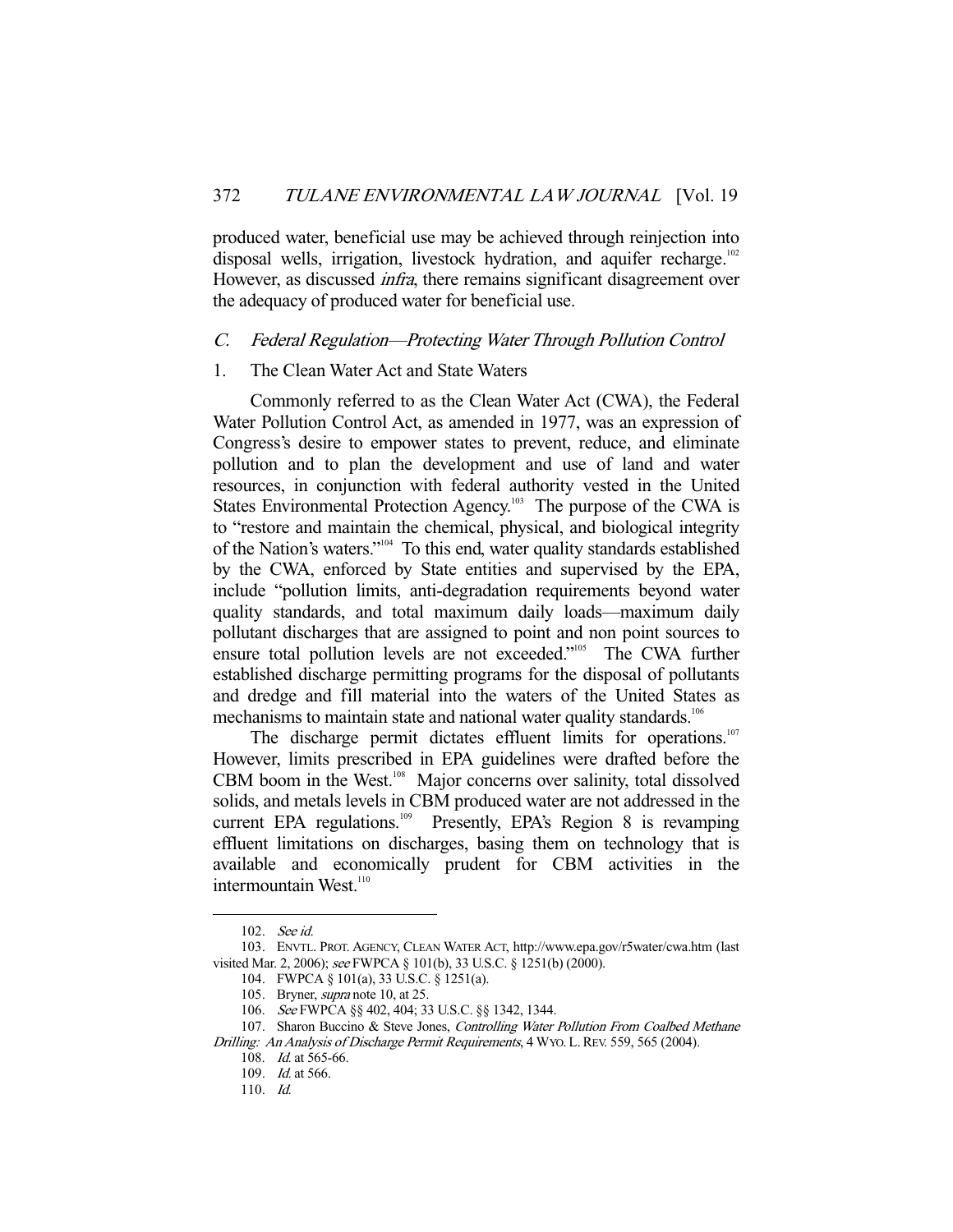There is an intricate interplay between State Departments of Environmental Quality (DEQs) and the EPA since Congress intended the CWA to be administered by the States, and State DEQ regulations and federal regulations concerning discharge into State waters have diverged.<sup>111</sup> Nonetheless, as States certify discharge activities, their requirements are infused into a federal permit and are enforceable by the permitting agency—BLM, Forest Service, or EPA.<sup>112</sup>

2. Judicial Review of Agency Action

a. Produced Water Is a Pollutant

 In 2003, the United States Court of Appeals for the Ninth Circuit held that CBM produced water (CBM water) is a pollutant pursuant to the CWA.113 Viewed as a victory for farmers and ranchers, the decision has prompted the Montana Board of Environmental Review to consider adoption of sodium and salinity standards for rivers receiving CBM wastewater.<sup>114</sup>

 Since 1997, Fidelity Exploration and Development Co. (Fidelity) has explored and developed CBM from coal seams in the Powder River<br>Basin, Montana.<sup>115</sup> Prior to the court's ruling, Fidelity regularly Prior to the court's ruling, Fidelity regularly discharged the unaltered CBM water into the Tongue River.<sup>116</sup> As noted supra, unaltered CBM water contains a variety of solids, including chemical compounds, metals, and salts.117 In general, levels of sodium in CBM water are measured by their Sodium Absorption Ratio (SAR).<sup>118</sup> The SAR of the produced water discharged by Fidelity was on average forty to sixty times greater than the background SAR of the Tongue River and Squirrel Creek.<sup>119</sup> Farmers and ranchers who use water from the Tongue River and Squirrel Creek remained deeply concerned with produced water because of the dangers the salty water poses to soil structure.<sup>120</sup> "High SAR water, such as CBM water, causes soil particles to unbind and disperse, destroying soil structure and reducing or

<sup>111.</sup> See N. Plains Res. Council v. Fid. Exploration & Dev., 325 F.3d 1155, 1158-59 (9th Cir. 2003).

 <sup>112.</sup> See id. at 1159.

 <sup>113.</sup> Id. at 1163.

<sup>114.</sup> Joe Truini, No Flow in Mont.; Court Puts Clamps on Natural Gas Developers Discharging Wastewater, WASTE NEWS, May 12, 2003, at 16.

 <sup>115.</sup> N. Plains Res. Council, 325 F.3d at 1158.

 <sup>116.</sup> Id.

 <sup>117.</sup> See id.

 <sup>118.</sup> Id.

 <sup>119.</sup> Id.

 <sup>120.</sup> Id.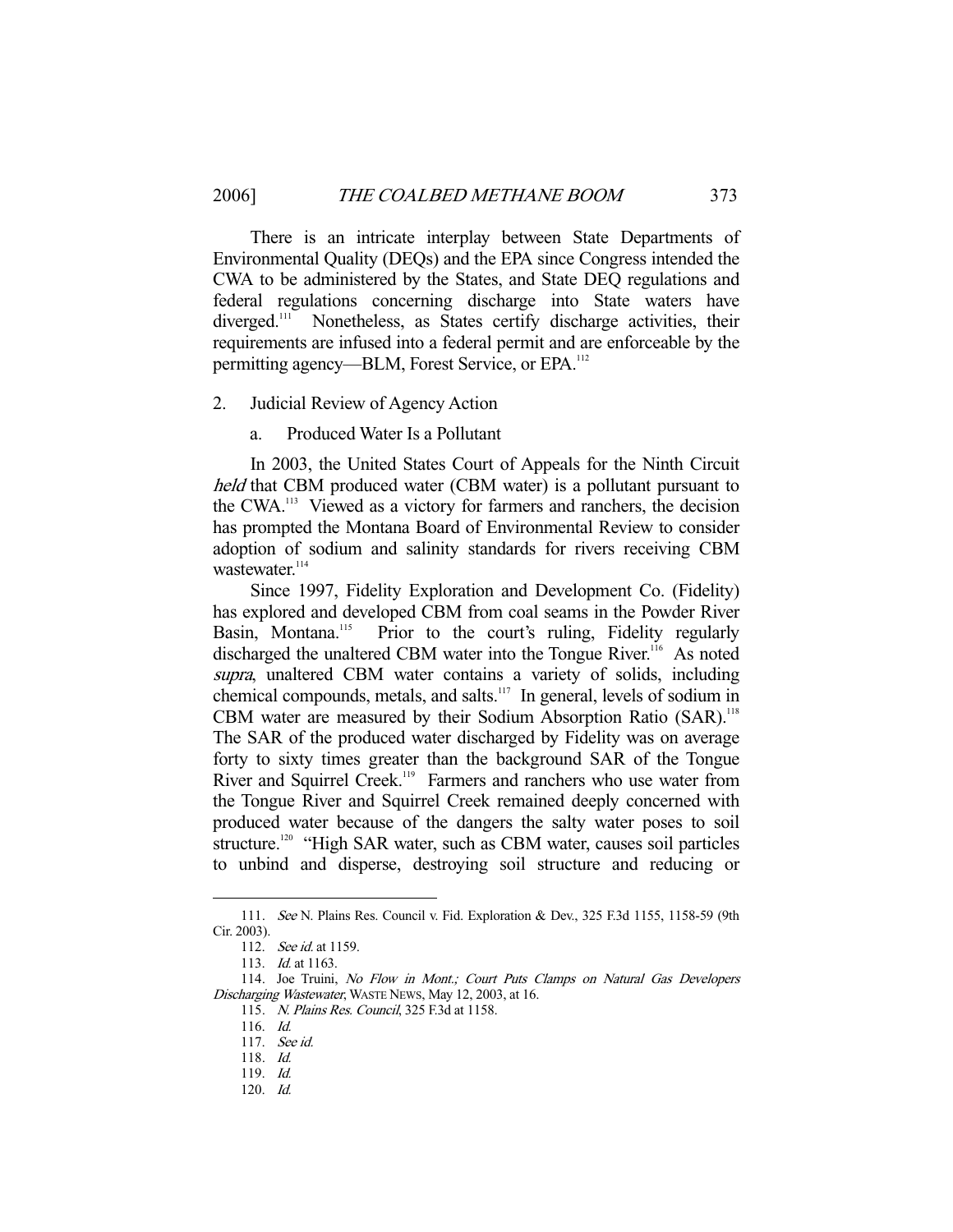eliminating the ability of the soil to drain water."121 CBM water produced by Fidelity wells, though likely disastrous to crops, was of sufficient quality for use in ranching operations by Fidelity's grazing lessee in the form of livestock watering ponds and stock tanks.<sup>122</sup>

 The central dispute in this case arose between the Montana DEQ (MDEQ) and EPA.<sup>123</sup> In 1998, Fidelity contacted MDEQ about discharging CBM water into the Tongue River and Squirrel Creek.<sup>124</sup> MDEQ replied that under Montana law, the discharge was exempt from water quality permitting because "discharge to surface water of groundwater that is not altered from its ambient quality does not" require permitting unless it contains industrial waste or causes the receiving waters to exceed water quality standards.<sup>125</sup> MDEQ also acknowledged that EPA does not agree with the Montana Water Quality Act permit exclusion.<sup>126</sup> EPA contacted MDEQ and stressed that their permit exclusion was contrary to the CWA's National Pollutant Discharge Elimination System (NPDES).<sup>127</sup> MDEO responded, arguing "the MDEO responded, arguing "the exemption is consistent with federal requirements governing NPDES programs because discharges of unaltered, natural groundwater do not contain 'pollutants' as that term is defined under the Clean Water Act."<sup>128</sup>

 Even after learning their discharges were exempt under Montana law, Fidelity filed MPDES permit applications, and immediately began to discharge CBM water into local waterways without a CWA permit.<sup>129</sup> Northern Plains Resource Council (NPRC) then filed a citizen suit pursuant to Section 1365 of the CWA alleging unpermitted discharges into Squirrel Creek and the Tongue River.<sup>130</sup> Violation of the CWA has occurred when a party has abridged the effluent limitations of the CWA and thereby compromised water quality standards.<sup>131</sup> The alleged violator must have discharged a pollutant from a point source to a navigable body of water without a permit. $132$  Having stipulated to four of these five elements, the parties agreed that the only element at issue was whether

-

126. Id. at 1159.

- 129. Id.
- 130. See id.; FWPCA § 505, 33 U.S.C. § 1365 (2000).
- 131. See Buccino & Jones, supra note 107, at 566.

 <sup>121.</sup> Id.

 <sup>122.</sup> Id.

 <sup>123.</sup> See id. at 1159.

 <sup>124.</sup> Id. at 1158.

 <sup>125.</sup> Id. at 1158-59.

 <sup>127.</sup> Id. at 1158.

 <sup>128.</sup> Id.

 <sup>132.</sup> N. Plains Res. Council, 325 F.3d at 1159-60.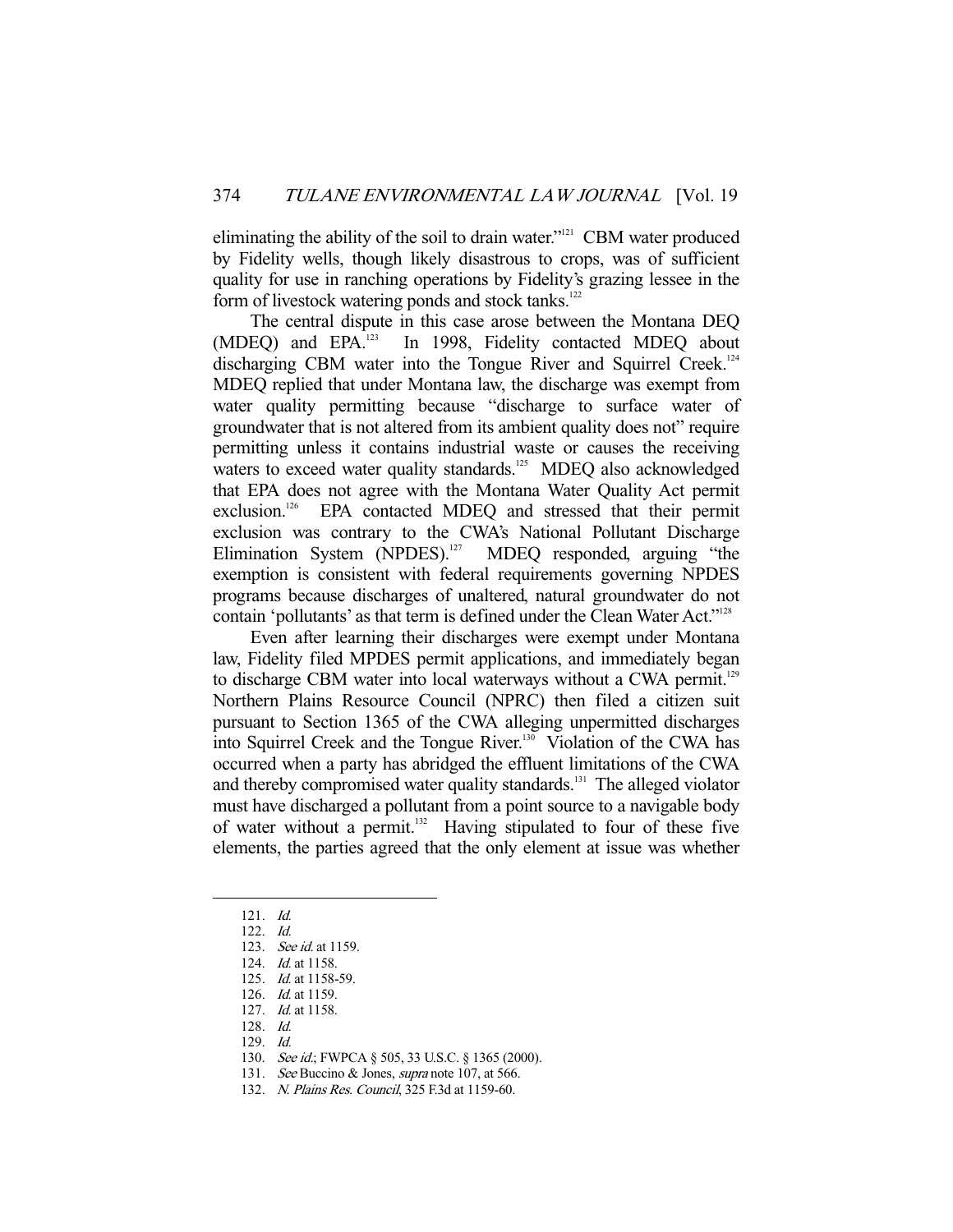CBM water constitutes a pollutant.<sup>133</sup> The United States District Court for the District of Montana held that CBM was not a pollutant and granted summary judgment to Fidelity.<sup>134</sup>

 Although the CWA includes "industrial waste" in its definition of pollutant, the statute expressly divorces "water derived in association with oil or gas production and disposed of in a well" from the list of pollutants that are regulated under the Act.<sup>135</sup> The Ninth Circuit, citing federal court precedent, determined that CBM water is an industrial waste because it is "any useless byproduct derived from the commercial production and sale of goods and services."136

 Further supporting its position, the court concluded that CBM water is a pollutant by virtue of being "produced water" derived from gas extraction.<sup>137</sup> "The CWA contemplates that produced water, as defined by EPA regulations, is a pollutant within the meaning of the Act."<sup>138</sup> Under the Act, water produced from gas extraction may be exempted from regulation only when the produced water is disposed of in a well and will not result in the degradation of other water bodies.<sup>139</sup> Admittedly, Fidelity discharged briny CBM water into the surface waters of the Tongue River and Squirrel Creek since January 1999.<sup>140</sup> Therefore, the court held that the discharge was a pollutant under the CWA and subject to NPDES permitting requirements.<sup>141</sup>

 As the court's opinion progressed and its rationale congealed, the core disagreement over interpretation of the meaning of "pollutant" as defined in the CWA became clear.<sup>142</sup> The district court determined that CBM water was not a pollutant under the CWA because Fidelity did not alter the water before discharging.<sup>143</sup> The perception of CBM water as being unaltered, naturally occurring, and untransformed by human activity, was the foundation of Fidelity's defense and the district court's rationale for summary judgment as well.<sup>144</sup> However, the Ninth Circuit

 <sup>133.</sup> See id. at 1160.

 <sup>134.</sup> Id.

 <sup>135.</sup> Id.

 <sup>136.</sup> Id. at 1161; Sierra Club, Lone Star Chapter v. Cedar Point Oil Co, 73 F.3d 546, 568 (5th Cir. 1996) (concluding "produced water" is encompassed in "industrial waste"); Umatilla Waterquality Protective Ass'n v. Smith Frozen Foods, Inc., 962 F. Supp. 1312, 1322 (D. Or. 1997) (holding that brine residues are industrial waste and therefore pollutants).

 <sup>137.</sup> N. Plains Res. Council, 325 F.3d at 1161.

 <sup>138.</sup> Id.

 <sup>139.</sup> Id.

 <sup>140.</sup> See id.

 <sup>141.</sup> Id.

<sup>142.</sup> *See id.* at 1162-63.

<sup>143.</sup> *Id.* at 1162.

 <sup>144.</sup> Id.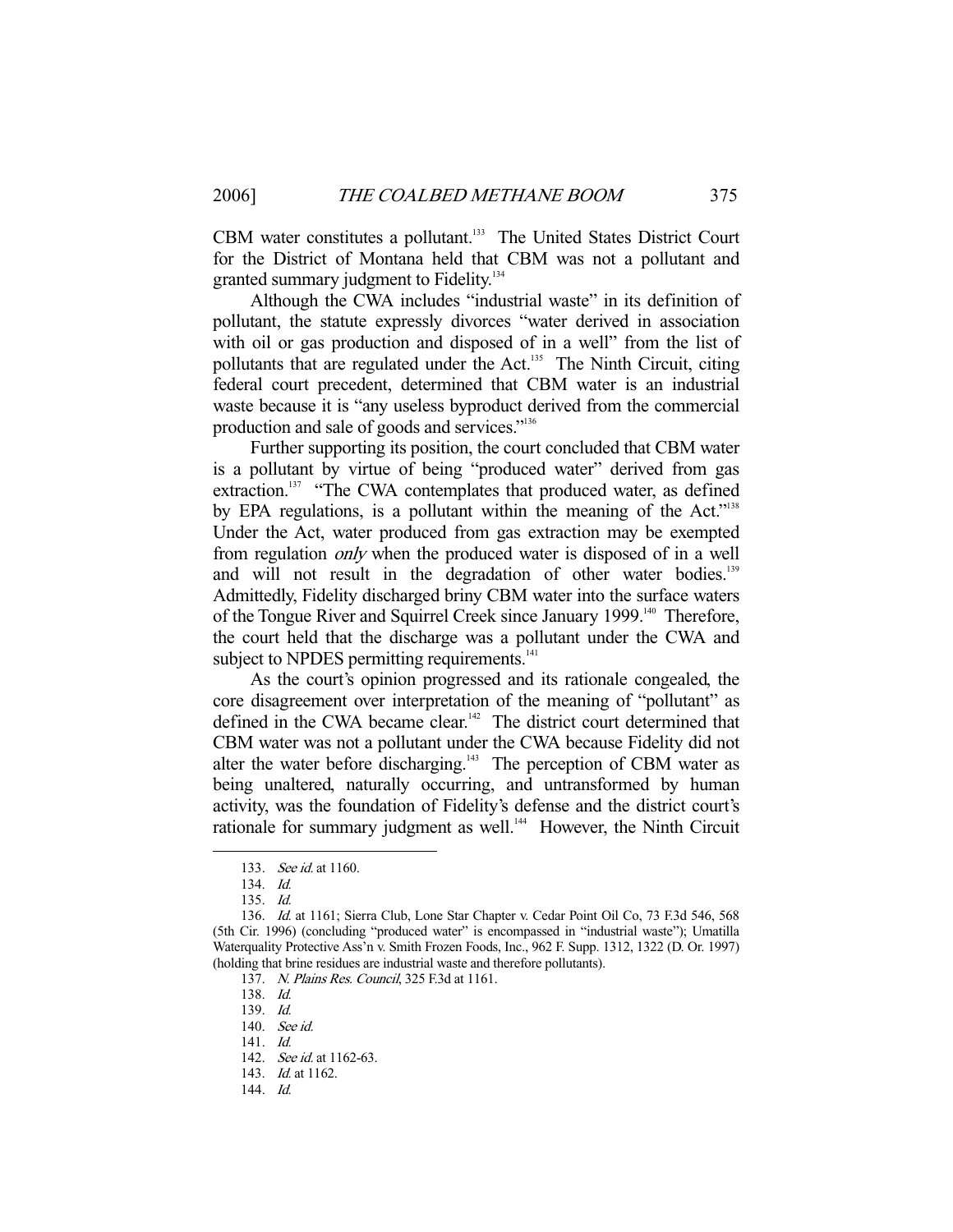illustrated the flaw in this reasoning, showing that "the goal of the CWA is to protect receiving waters, not to police the alteration of the discharged water."<sup>145</sup> From this vantage, the court argued that pollution, introduced by man into waters of the United States, does not change if man has altered the discharge or simply introduced naturally occurring water into a waterway.<sup>146</sup> The dispositive factor was that the CBM water would not have flowed into the Tongue River but for Fidelity's methane extraction processes.<sup>147</sup> If Fidelity's interpretation of legal precedent were to stand, "it would allow someone to pipe the Atlantic Ocean into the Great Lakes and then argue there is no liability under the CWA because the salt water . . . was not altered before being discharged into the fresh water."<sup>148</sup>

 The Ninth Circuit then turned to the issue of whether Montana state law may provide an exception, relieving an operator of the permitting obligations of the CWA.149 In one broad stroke, the court overruled the lower court's grant of summary judgment with a forceful reminder that no enforcement authority is above the rule of federal law.<sup>150</sup> Congress is the sole authority vested with the power to grant exceptions from regulation, and may do so by amending the CWA.151 And though courts will afford "*Chevron* deference" to agency action, the Ninth Circuit, citing United States v. Mead, noted that Chevron deference is not warranted where the agency had no authority to act.<sup>152</sup> To date, Congress has not granted the EPA the authority to create exceptions to the CWA.<sup>153</sup> Furthermore, a Montana statute adopting a clean water standard that is less stringent than the CWA runs afoul of the Supremacy Clause of the Constitution of the United States.<sup>154</sup>

-

152. See id. at 1164-65 (citing United States v. Mead, 533 U.S. 218, 226-27 (2001) (applying Chevron deference to agency action only when Congress explicitly or impliedly gave the agency authority to fill certain gaps left by Congress).

153. See id. at 1164 n.4.

154. See id. at 1165 (citing Nat'l Audubon Soc'y, Inc. v. Davis, 307 F.3d 835, 851 (9th Cir. 2002) (recognizing that the Supremacy Clause "invalidates state laws that 'interfere with, or are contrary to,' federal law").

 <sup>145.</sup> Id.

 <sup>146.</sup> Id.

 <sup>147.</sup> Id.

<sup>148.</sup> *Id.* at 1163.

<sup>149.</sup> *Id.* at 1164-65.

 <sup>150.</sup> Id.

 <sup>151.</sup> Id. at 1164.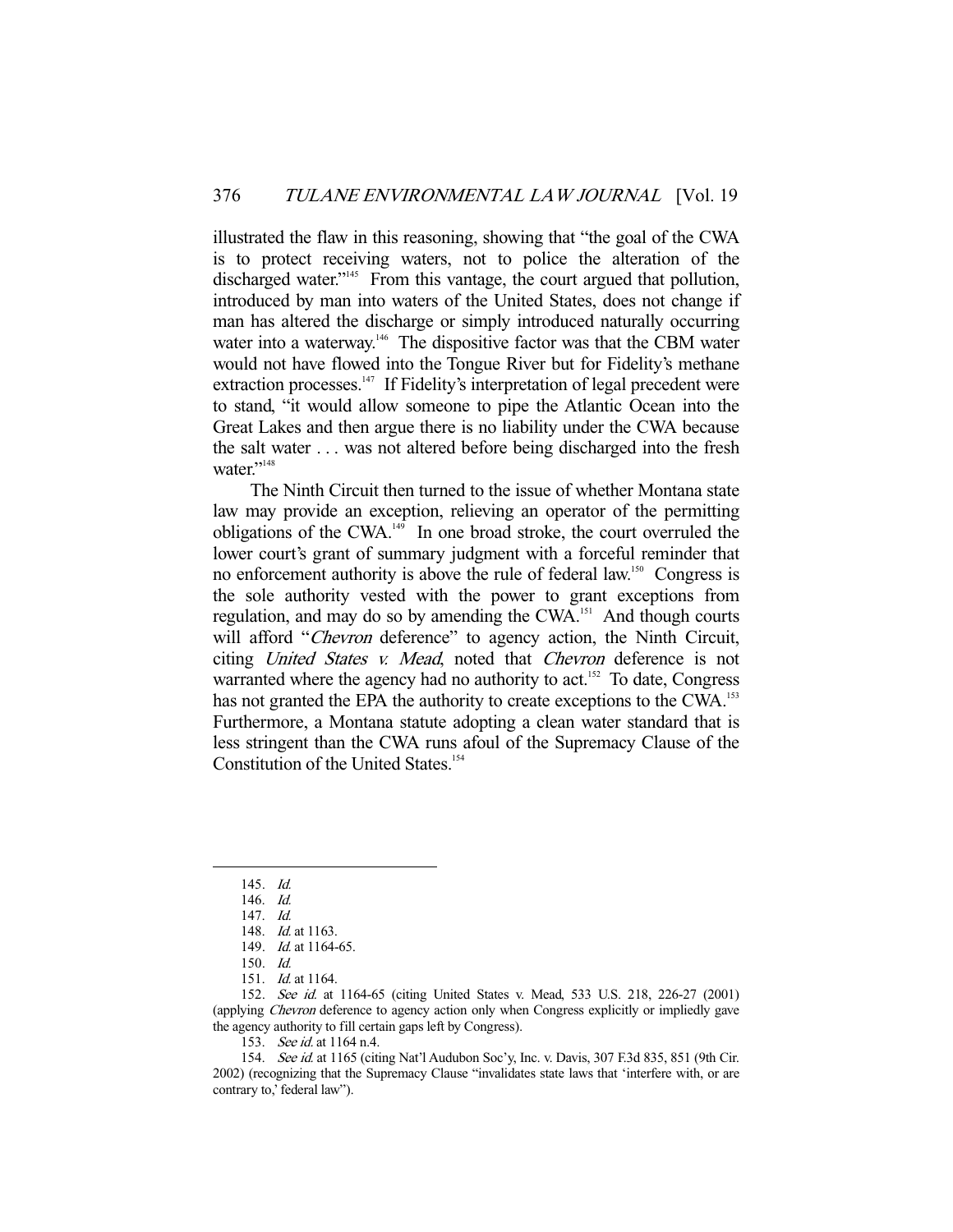#### b. Agencies Again Running Roughshod over NEPA

The Ninth Circuit's ruling in *Fidelity* is representative of a series of court opinions that have tightened judicial scrutiny of CWA permitting procedures. Just as CBM operators must obtain permits to discharge produced wastewater, the CWA also regulates the disposal of dredged and fill materials, usually soils and gravels, that are produced during the course of energy development.<sup>155</sup> Similar to the NPDES permitting system, the CWA tasks the United States Army Corps of Engineers (Corps) with administering a permitting program for discharges of dredged and fill material into the waters of the United States so as to protect aquatic ecosystems and the surrounding environment from undue and irreparable degradation.<sup>156</sup>

 Pursuant to the authority granted by section 404(e) of the CWA the Corps may issue general permits on a State, regional, or nationwide basis for any category of activities involving discharges of dredged or fill material.<sup>157</sup> With this instrument, the Corps is able to mitigate the permitting burden on agency field offices while addressing the needs of a large number of operators.<sup>158</sup> To comply with CWA regulations, the "category of activities" covered by a general permit must be similar in nature and similar in their impact upon water quality and the aquatic environment, have only minimal adverse effects when performed separately, and have only minimal cumulative adverse effects on water quality and the aquatic environment.<sup>159</sup>

 In the most recent judicial opinion concerning the discharge of waste from CBM operations, the United States District Court for the District of Wyoming considered a petition for review of the Corps decision to issue General Permit 98-08 (GP 98-08), a CWA general permit authorizing discharges of dredged and fill materials associated with several activities related to energy development in Wyoming.<sup>160</sup> The permit covered activities such as surveys, roads, well pads, utilities, reservoirs, erosion control, hazardous waste cleanup, and mitigation as they related to oil and gas exploration and development.<sup>161</sup> The Wyoming Outdoor Council (WOC) petitioned the court to review whether the

 <sup>155.</sup> See Wyo. Outdoor Council v. U.S. Army Corps of Engineers, 351 F. Supp. 2d 1232, 1237 (D. Wyo. 2005).

 <sup>156.</sup> See FWPCA § 404, 33 U.S.C. § 1344 (2000); CWA Guidelines for Dredged or Fill Material Permitting, 40 C.F.R. § 230.1(c)-(d) (2005).

 <sup>157.</sup> FWPCA § 404(e), 33 U.S.C. § 1344(e).

 <sup>158.</sup> See id.

 <sup>159. 40</sup> C.F.R. § 230.7(a)(1-3).

 <sup>160.</sup> Wyo. Outdoor Council, 351 F. Supp. 2d at 1237.

 <sup>161.</sup> Id.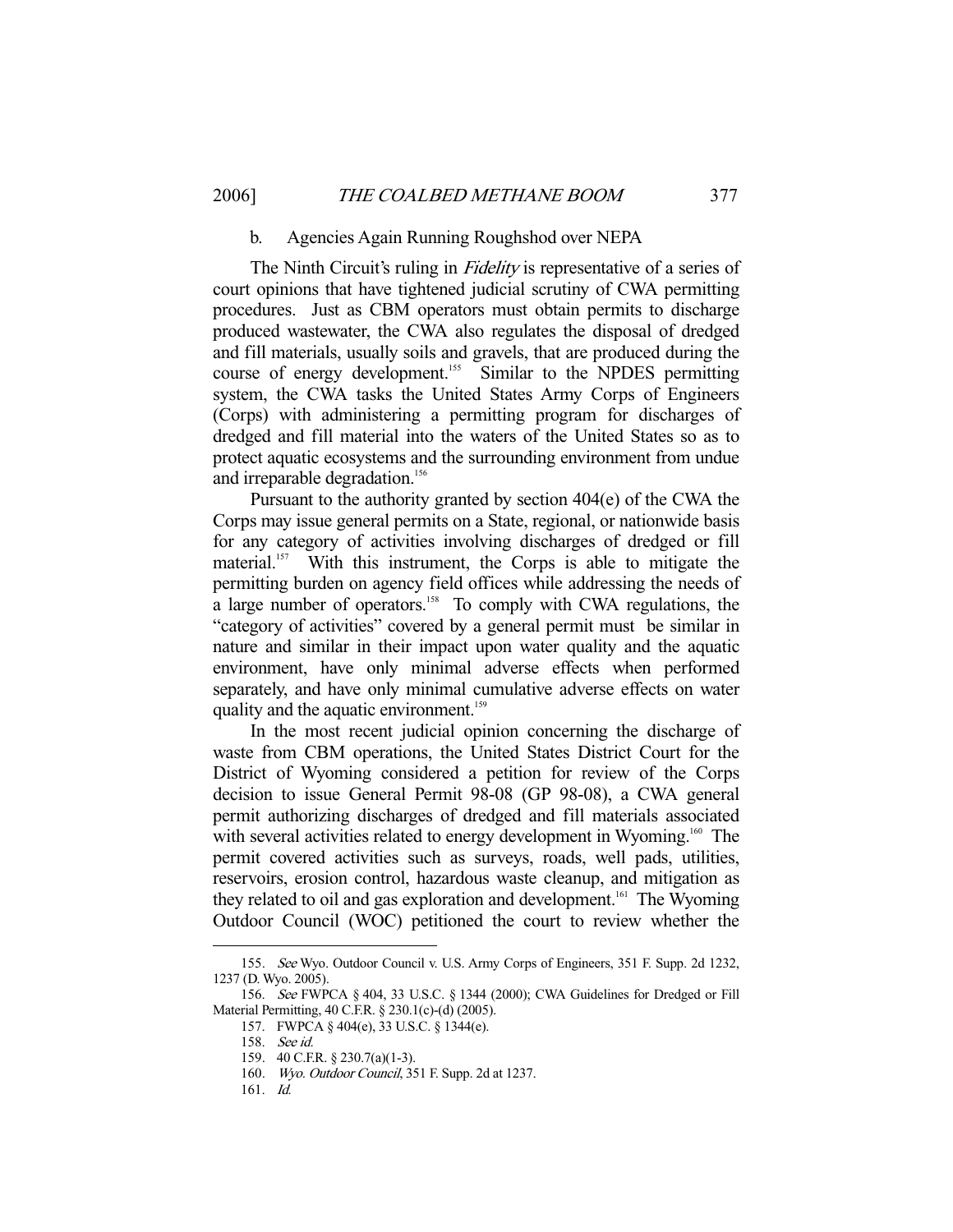Corps violated NEPA by failing to consider the broad range of impacts that may result from issuance of the permit while relying on dubious mitigation measures to support a FONSI and EA, and whether the Corps violated the CWA by failing to satisfy its regulatory obligations in regard to general permit issuance.<sup>162</sup> Accordingly, the court the first reviewed the administrative record to determine whether the Corps acted arbitrarily and capriciously in concluding that the proposed action would not have a significant effect on the human environment.<sup>163</sup>

 The Corps averred that it considered cumulative impacts to wetlands prior to issuance of GP 98-08, and that its assessment supported a finding of no significant impact.<sup>164</sup> However, the court vehemently rebuked the assertion by highlighting the fact that NEPA's implementing regulations require agencies to assess the significance of impacts flowing from the proposed action, an exercise that requires consideration of both context and intensity.<sup>165</sup> Intensity, the court noted, involves an assessment of whether the action is related to other actions with individually insignificant but cumulatively significant impacts.<sup>166</sup> "Significance exists" if it is reasonable to anticipate a cumulatively significant impact on the environment."<sup>167</sup> The court then cited *Pennaco*, stressing that NEPA must be satisfied *before* an irretrievable commitment to action is made.<sup>168</sup>

 In June 2000, the Corps issued a Combined Decision Document (CDD) along with GP 98-08 which purported to comply with NEPA and CWA requirements for issuance of general permits.<sup>169</sup> The court reviewed the CDD and concluded the Corps was arbitrary and capricious in failing to consider cumulative impacts to nonwetland resources and impacts to private ranchlands. Further, in regard to the issuance of a FONSI, the court expressed contempt for the agency's reliance on mitigation measures that "while mandatory, [were] not supported by a

-

168. Wyo. Outdoor Council, 351 F. Supp. 2d at 1243 (citing Pennaco Energy, Inc. v. U.S. Dep't of Interior, 377 F.3d 1147, 1159 (10th Cir. 2004)).

 <sup>162.</sup> Id. at 1238.

 <sup>163.</sup> Id.

<sup>164.</sup> See id. at 1242.

<sup>165.</sup> See id. at 1240 (citing NEPA Regulation Terminology Rule, 40 C.F.R. § 1508.27 (2005)).

<sup>166.</sup> *Id.* at 1240-41 (citing 40 C.F.R. § 1508.27(b)).

<sup>167.</sup> Id. at 1241 (citing 40 C.F.R. § 1508.27(b)(7)); see also 40 C.F.R. § 1508.7. Section 1508.7 defines cumulative impact as "impact on the environment which results from the incremental impact of the action when added to other past, present, and reasonably foreseeable future actions .... Cumulative impacts can result from individually minor but collectively significant actions taking place over a period of time."

 <sup>169.</sup> Id. at 1237.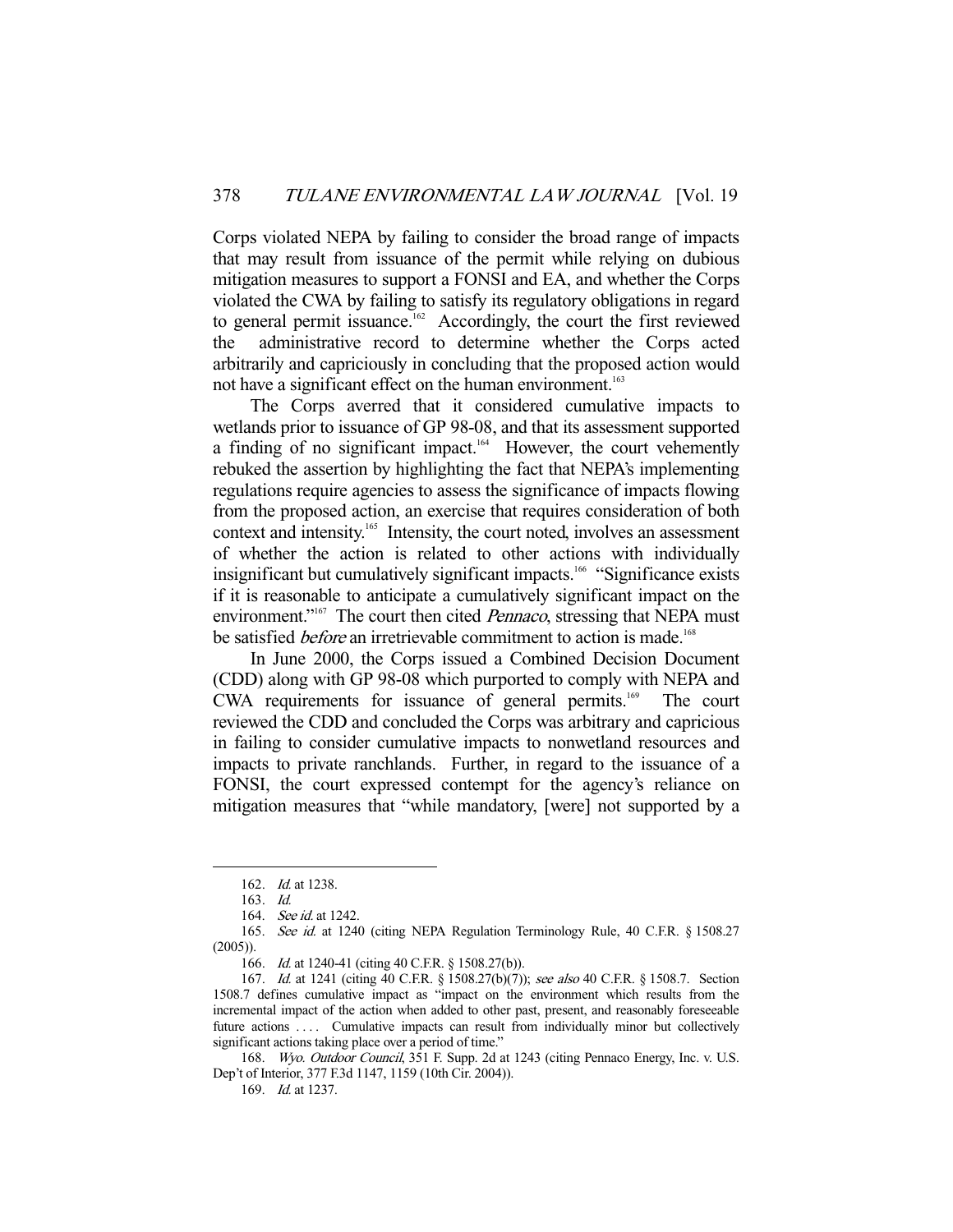single scientific study, paper, or even a comment."<sup>170</sup> Accordingly, the court found the Corps arbitrary and capricious on yet another count.<sup>171</sup> In short, the court found the Corps actions leading up to their issuance of GP 98-08 arbitrary and capricious on four different counts and remanded the matter to the agency for further study of associated cumulative environmental impacts and a reassessment of its FONSI.<sup>172</sup>

## IV. THE SPLIT ESTATE: THE STRUGGLE TO BALANCE THE NEEDS OF MANY WITH THE RIGHTS OF FEW

## A. Introduction To Split-Estate: Coal Lands and Stock-Raising Homestead Acts

Upon further review of Wyoming Outdoor Council, the most striking example of agency malfeasance may have been the Corps failure to consider impacts to private ranchlands "in light of the concerns voiced in the record."173 The Corps capital default in regard to its evaluation of private ranchlands was that its CDD failed to take into account the complications that frequently arise when CBM activities encroach upon the livelihood of the surface owner in a split-estate.<sup>174</sup>

 A split-estate is one in which the surface and minerals are owned and controlled by different parties.<sup>175</sup> The split-estate originated with the passage of the Homestead and Coal Lands Acts of the 1860s, through which "Congress sought to encourage the settlement of the West by providing land in fee simple absolute to homesteaders who entered and cultivated tracts of a designated size for a period of years."<sup>176</sup> By 1900, however, western coal shortages and fraudulent administration of lands designated for coal use precipitated radical policy shifts by the Executive.<sup>177</sup> Recognizing the need to protect public resources for the good of the country, President Theodore Roosevelt and Secretary of the Interior Garfield urged Congress to form a new system of land patenting that would separate "the surface from the coal" and ensure the "unhampered use of the surface for the purposes which it may be

<sup>170.</sup> *Id.* at 1251-52. The court noted that "[t]he Corps fail[ed] to point to a single shred of scientific evidence in the record to demonstrate that wetland replacement is a successful mitigation measure." Id. The court then explained the sufficiency of mitigation measures as a basis of a finding of no significant impact.  $I\bar{d}$ . at 1250.

<sup>171.</sup> *Id.* at 1252.

 <sup>172.</sup> Id. at 1260.

 <sup>173.</sup> See id.

<sup>174.</sup> See id. at 1245.

 <sup>175.</sup> Id.

 <sup>176.</sup> Amoco Prod. Co. v. S. Ute Indian Tribe, 526 U.S. 865, 868 (1999).

<sup>177.</sup> *Id.* at 868-70.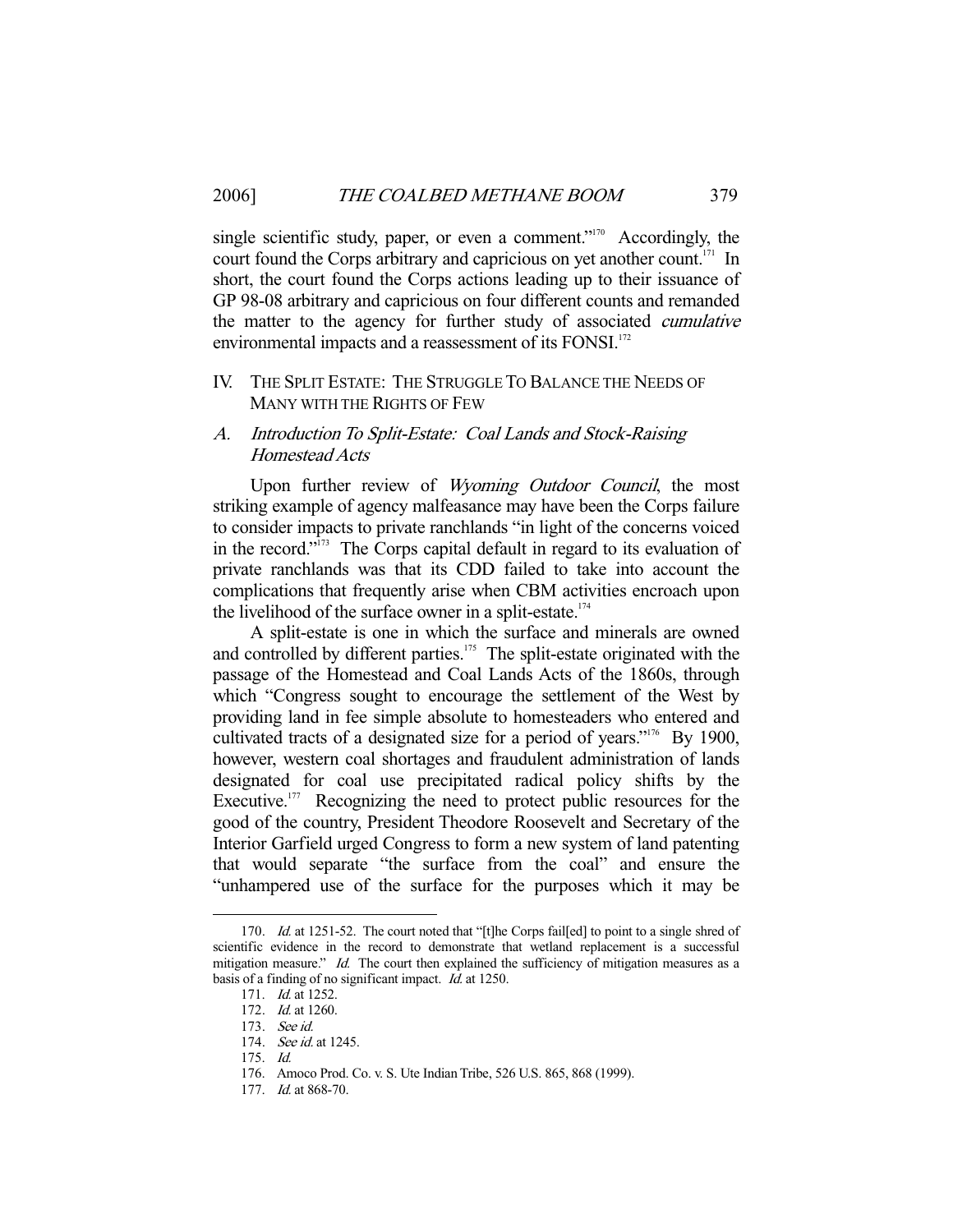adapted."178 Through the 1909 and 1910 Coal Lands Acts, Congress, for the first time, authorized the federal government to issue limited patents of surface lands with a mineral reservation.<sup>179</sup> Finally, in 1916, Congress passed the Stock-Raising Homestead Act (SRHA), which applied to all lands deemed by DOI to be "chiefly valuable for grazing and raising forage crops," and which reserved the entire mineral estate beneath those lands to the United States.<sup>180</sup> Congress intended "to encourage the concurrent development of both the surface and subsurface of SRHA lands" when it severed the surface estate from the mineral estate.<sup>181</sup> In an effort to encourage exploration and development of minerals in SHRA lands, Congress reserved "all the coal and other minerals" to the United States and provided that "coal and other mineral deposits in such lands shall be subject to disposal by the United States in accordance with the provisions of the coal and mineral land laws in force at the time of such disposal."<sup>182</sup> However, there was a catch. The SRHA granted the holder of the mineral rights in a split-estate an unequivocal right to enter, reenter, and occupy, at his discretion, so much of the surface "for all purposes reasonably incident" to the development of mineral resources.<sup>183</sup> The vague language contained within the mineral rights reservation language of the SRHA, which remains the substantive law of splitestates, has led to the implicit recognition by courts that the mineral estate is dominant and the surface estate is servient.<sup>184</sup> In light of this distinction, surface owners have watched as their capacity to protect their land and livelihood has dwindled to the point of despair.

# B. A Return to Wyoming Outdoor Council v. Army Corps of Engineers

The Wyoming Outdoor Council court was careful to note that the administrative record "voices the concerns of private surface owners in the Powder River Basin, the heartland of CBM production, that drilling companies, with general disregard for surface owners, are impacting their lands and their livelihoods."<sup>185</sup> In fact, the court included in its opinion excerpts from letters sent to the Corps during the public comment phase

 <sup>178.</sup> Watt v. W. Nuclear, Inc., 462 U.S. 36, 48-49 (1983).

<sup>179.</sup> Amoco Prod. Co., 526 U.S. at 870.

 <sup>180.</sup> Watt, 462 U.S. at 49-50.

 <sup>181.</sup> Id. at 50.

<sup>182.</sup> See Stock-Raising Homestead Act of 1916, 43 U.S.C. § 299(a) (2000).

 <sup>183.</sup> See id.

 <sup>184.</sup> Wyo. Outdoor Council v. U.S. Army Corps of Engineers, 351 F. Supp. 2d 1232, 1245

<sup>(</sup>D. Wyo. 2005); Gerrity Oil & Gas Corp. v. Magness, 946 P.2d 913, 927 n.8 (Colo. 1997).

 <sup>185.</sup> Wyo. Outdoor Council, 351 F. Supp. 2d at 1246.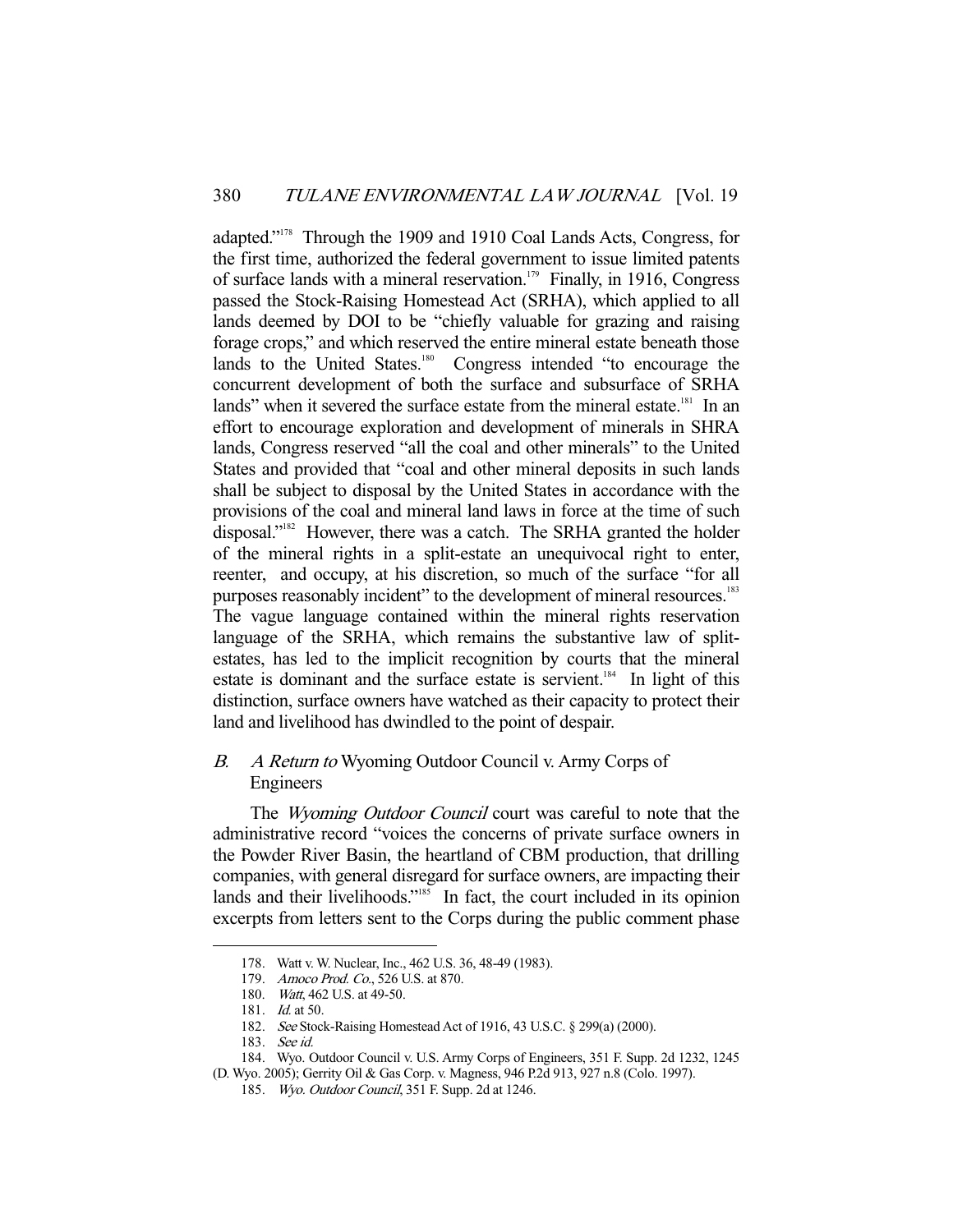of the section 404 permitting process, illustrating the human impact of this particular failure to consider potential impacts of the issuance of dredged and fill material discharge permit issuance in CBM-producing areas.<sup>186</sup>

 Both letters sent by split-estate landowners complained of a general inability to affect the plans for development or impacts to their land caused by mineral leaseholders.<sup>187</sup> Both mention practices of cutting roughshod roads and large parcels for drilling sites, devaluation of surface property, and damage and noise caused by CBM development equipment.<sup>188</sup> One rancher even noted that CBM dewatering has damaged the aquifer on which he depends for domestic and livestock water.<sup>189</sup> Taken together, the personal accounts memorialized in the court's opinion reflect a total disregard for their rights as surface land owners by mineral leaseholders.

 Thus, when the district court discovered that, in light of the aforementioned comments, the Corps had "reflect[ed] indifference to the interests of surface owners of split-estates" and summarily dismissed the reasonably foreseeable impacts to private ranchlands, they wasted no time in labeling these failures to act as arbitrary and capricious.<sup>190</sup> It is evident from the court's choice of language and palpable sense of insult that this type of behavior by the federal government will not be allowed to continue.<sup>191</sup> The district court's concluding statement is so poignant both in regard to environmental protection as well as the rights of individuals "whose livelihood depends on the vitality and sustainability of the land" that it demands to be included here.<sup>192</sup>

The Court is cognizant of the importance of mineral development to the economy of the State of Wyoming. Nevertheless, mineral resources should be developed responsibly, keeping in mind those other values that are so important to the people of Wyoming, such as preservation of Wyoming's unique natural heritage and lifestyle. The purpose of NEPA and the CWA is to require agencies, such as the Corps, to take notice of these values as an integral part of the decisionmaking process. This Court will not rubberstamp an agency determination that fails to consider cumulative impacts, fails to realistically assess impacts to ranchlands, and relies on

 <sup>186.</sup> Id.

 <sup>187.</sup> Id.

 <sup>188.</sup> Id.

 <sup>189.</sup> Id.

<sup>190.</sup> *Id.* at 1246-47.

 <sup>191.</sup> See id.

<sup>192.</sup> *See id.* at 1246.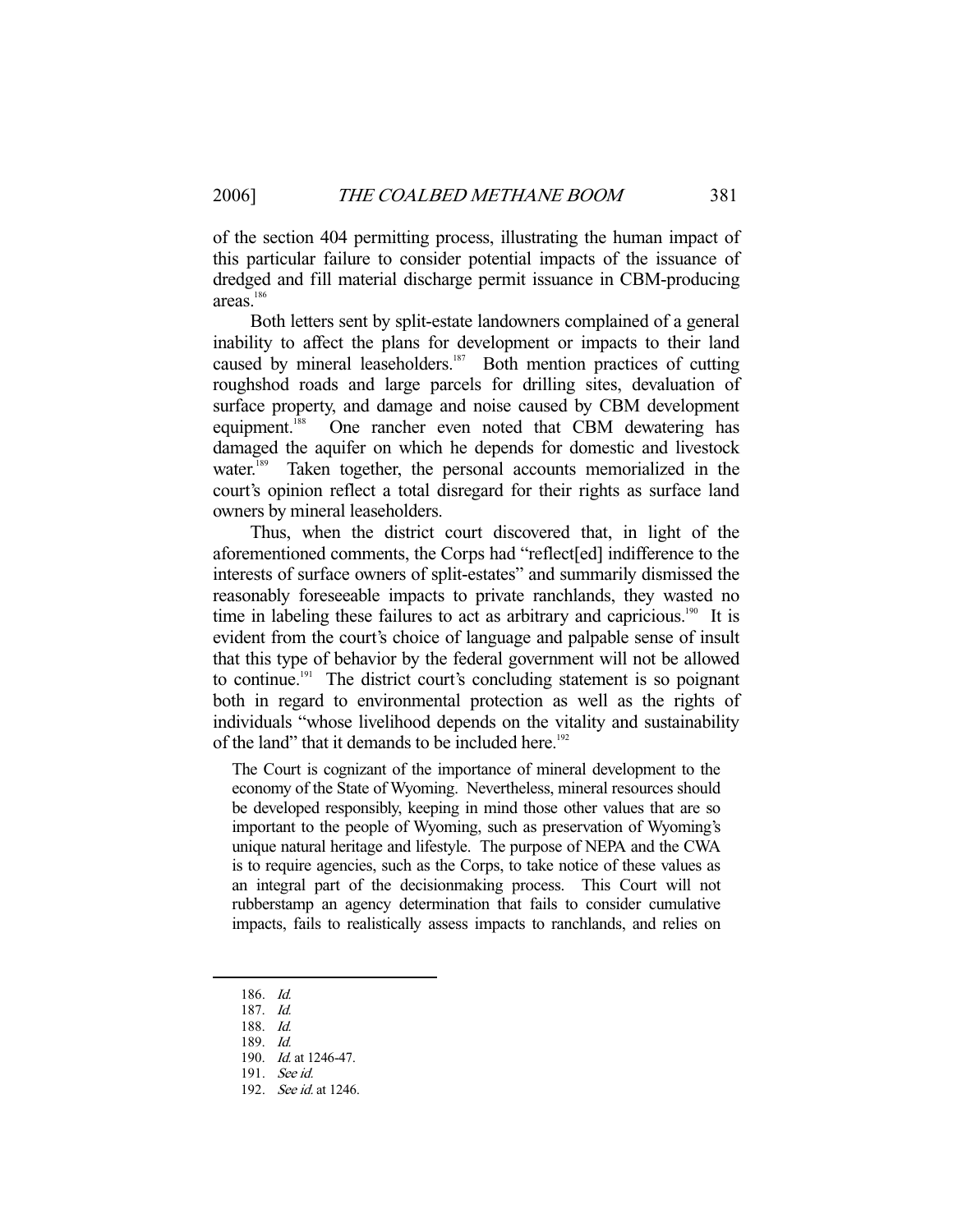unsupported, unmonitored mitigation measures. NEPA and the CWA require more.<sup>193</sup>

#### C. Modern Approaches to the Problem of Split-Estates

#### 1. Gerrity and the Rise of the Accommodation Doctrine

 Although the arcane provisions of the SRHA continue to govern the rights and responsibilities of mineral leaseholders in split-estates, those responsible for oil and gas regulation have finally begun to acknowledge and address the plight of the surface owner. The Supreme Court of Colorado, in a 1997 decision, clarified the practical reality of the splitestate in light of the long history of inequitable privileges for surface and mineral owners.<sup>194</sup>

In Gerrity Oil & Gas Corp. v. Magness, the court addressed the relative rights of split-estate landowners and the "due regard" that each must have for the other in making use of the shared estate.<sup>195</sup> The court's deceptively simple approach to the complex and long-standing discord between surface and mineral owners illustrated judicial conceptions of the modern split-estate. Surface owners, the court argued, are not without recourse when the actions of "mineral leaseholders destroy, interfere with, or damage the surface owner's correlative rights to the surface."<sup>196</sup> When these circumstances develop, the surface owner may bring an action in tort for trespass.<sup>197</sup> The litmus test for whether an operator has violated the rights of a surface owner, according to Colorado's highest court, is the rule of reasonable surface use.<sup>198</sup> Because "[s]evered mineral rights lack value unless they can be developed," the owner of a severed mineral estate is entitled to access the surface and "use only that portion that is reasonably necessary" to develop the mineral interest.<sup>199</sup> In this sense, the court reasoned, "the right of access" to the mineral estate is in the nature of an implied easement"—a limited right of access.<sup>200</sup> In other words, "the surface owner continues to enjoy all the rights and benefits of proprietorship consistent with the burden of the easement."201 Thus, the surface owner maintains full rights to surface

 <sup>193.</sup> Id. at 1260.

 <sup>194.</sup> See Gerrity Oil & Gas Corp. v. Magness, 946 P.2d 913, 926-27 (Colo. 1997).

 <sup>195.</sup> Id. at 927.

 <sup>196.</sup> Id. at 926-27.

 <sup>197.</sup> Id.

<sup>198.</sup> *Id.* at 926.

 <sup>199.</sup> Id.

 <sup>200.</sup> Id. at 927.

 <sup>201.</sup> Id.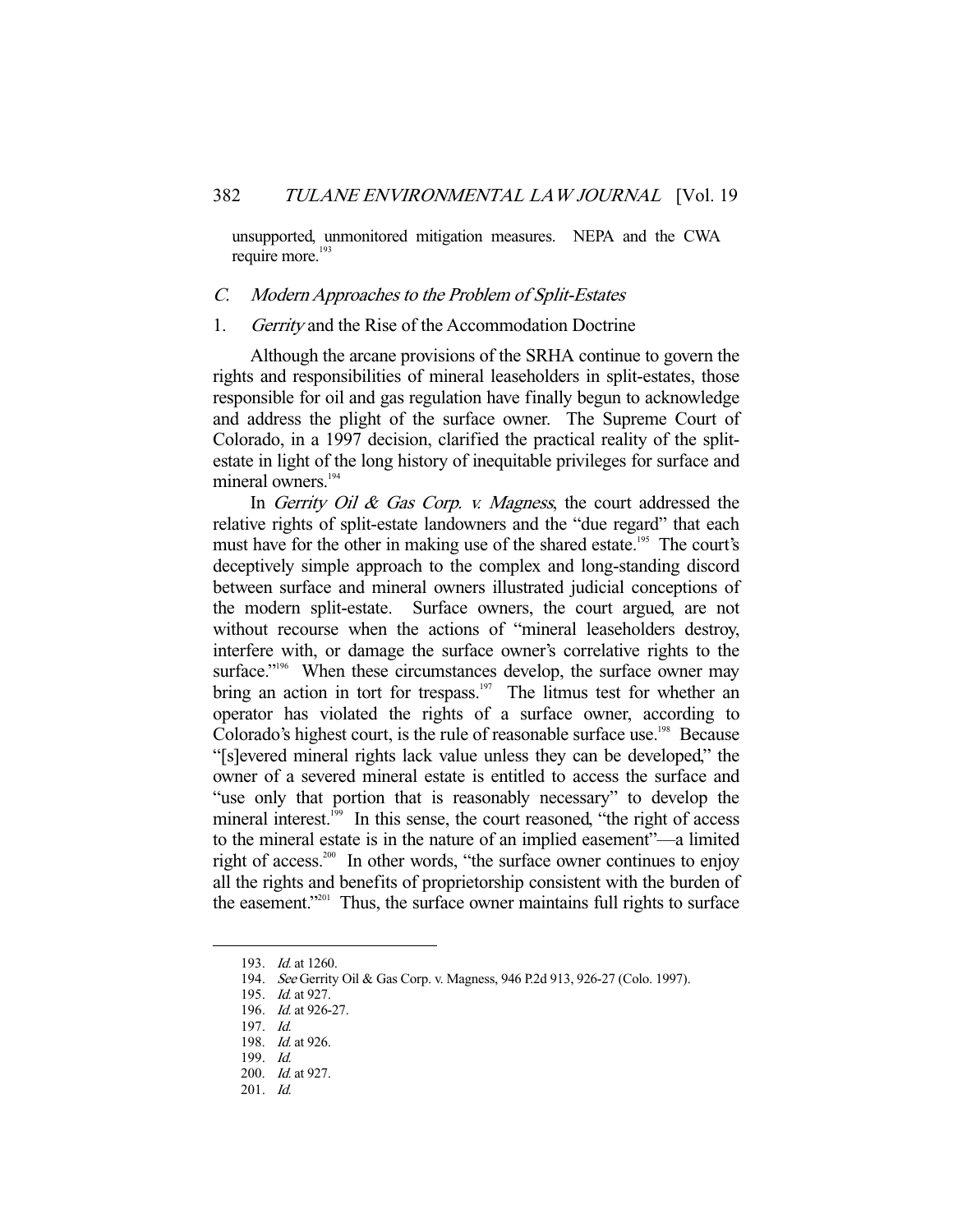use as long as such use does not preclude the exercise of the lessee's privilege.<sup>202</sup>

 In a footnote to the opinion, the court officially recognized that, although the mineral estate has traditionally enjoyed the advantages of being the dominant estate, "in a practical sense, both estates are mutually dominant and mutually servient because each is burdened with the rights of the other."203 That is, both must exercise their rights "in a manner consistent with the other."<sup>204</sup>

 The primary source of split-estate friction involves competing uses in an ownership scheme where neither party has any absolute right to exclude the other from the surface.<sup>205</sup> The fundamental principle used by courts in their attempts to resolve this tension requires "each owner [t] have *due regard* for the rights of the other *in making use* of the estate in question."<sup>206</sup> Referencing the Texas Supreme Court's opinion in Getty Oil Co. v. Jones, the court held that "this 'due regard' concept requires mineral rights holders to accommodate surface owners to the fullest extent possible consistent with their right to develop the mineral estate."207 Over time, the due regard concept became known as the "accommodation doctrine," and has served as the principal foundation of modern split-estate conflict resolution laws and guidelines.<sup>208</sup>

## D. State and Federal Efforts To Accommodate Surface Owners of Split-Estates

 For decades now, ranchers and farmers in the intermountain West, whose livelihood is entirely dependent on the SRHA lands that have been passed down to them through the generations, have awakened to a find

 <sup>202.</sup> Id.

 <sup>203.</sup> Id. at 927 n.8.

 <sup>204.</sup> Id.

<sup>205.</sup> See id. at 927.

 <sup>206.</sup> See id. (quoting Grynberg v. City of Northglenn, 739 P.2d 230, 234 (Colo. 1987) (emphasis added)).

<sup>207.</sup> Id. (quoting Getty Oil Co. v. Jones, 470 S.W.2d 618, 622 (Tex. 1971)).

<sup>208.</sup> The Getty Oil court concluded that the availability and use of an alternate method of oil production would serve the public policy of developing mineral resources while, at the same time, permitting the utilization of the surface for productive agricultural uses. See Getty Oil, 470 S.W.2d at 622-23. "Under such circumstances the right of the surface owner to an accommodation between the two estates may be shown," dependent on the relative burdens of such an accommodation on the parties. Id.; see also Wyoming Surface Owners Accommodation Act of 2005, WYO. STAT. ANN. § 30-5-402 (2005) ("The oil and gas operator shall first comply with the provisions of this act and shall reasonably accommodate existing surface uses." (emphasis added)); Roaring Fork Club, L.P. v. St. Jude's Co., 36 P.3d 1229, 1235 (Colo. 2001) ("[T]he direction of the law in Colorado has also been toward the accommodation doctrine, in requiring that, whenever possible, the uses must be exercised consonantly with one another.").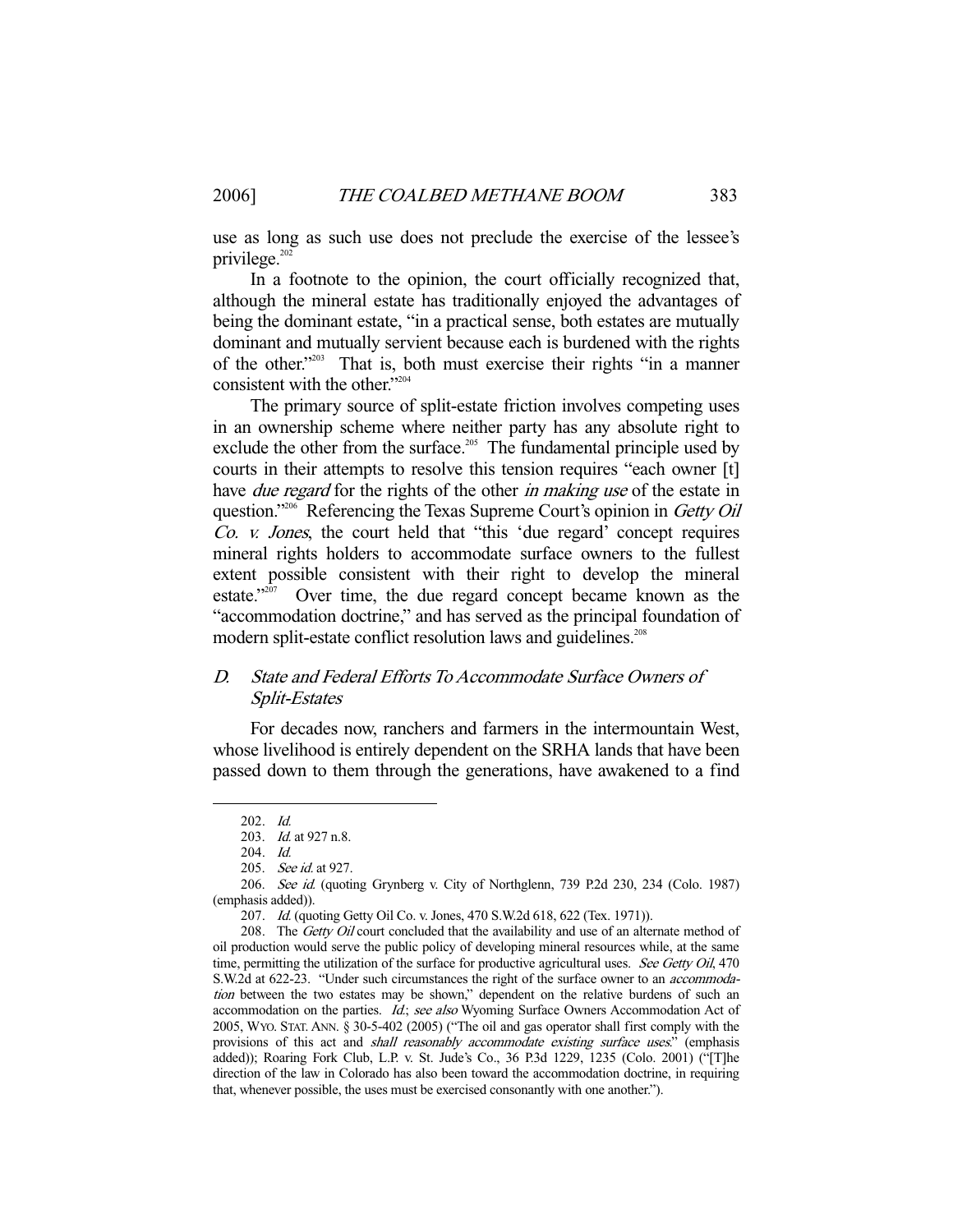themselves immersed in an unexpectedly harsh reality. They learn that they have no recourse but to stand by and watch as energy companies, who have leased the mineral rights to their ranches and farms, enter their property and embark on the arduous task of reaching and extracting the valuable energy resources that lie underneath.<sup>209</sup> CBM operations require the construction of roads, drill pads, water disposal sites, and utilities to support production.<sup>210</sup> Persistent noise from traffic, generators, pumps and compressors disturb the natural peace and tranquility of the rural landscape, its residents, and its wildlife. $211$  Nevertheless, the residents of the West must endure at least a portion of these hardships for the sake of the energy needs and energy security of the Nation.<sup>212</sup> After years of litigation, press activity, and political activism, western resource councils and homesteaders, teamed with environmental protection advocates and watchdog groups, have helped place the spotlight on the plight of the surface owner amid the CBM boom in the intermountain West. As a result of their efforts, as well as the efforts of many others, Congress and state legislatures have begun to search for ways to accommodate the split-estate surface owner as he bears this heavy burden.

 The Wyoming Surface Owner Accommodation Act of 2005 (WSOAA) is the most recent accomplishment of this goal. Under the Act,

entry by the oil and gas operator onto private land overlying leased minerals is conditioned on providing notice to the landowner, entering into good faith negotiations, obtaining a surface use agreement that provides for compensation to the surface owner for damages to the land and improvements, or getting the surface owner to provide a waiver or written consent for entry.<sup>21</sup>

If negotiations fail, or a waiver is not secured, the company must post a bond for a minimum of \$2000 per well.<sup>214</sup> A maximum of 180 days and a minimum of thirty days notice must be provided by the oil and gas company before accessing property for surface damaging activities and a

 <sup>209.</sup> See Wyo. Outdoor Council v. U.S. Army Corps of Engineers, 351 F. Supp. 2d 1232, 1245-46 (D. Wyo. 2005).

<sup>210.</sup> See BRYNER, supra note 10, at 16.

 <sup>211.</sup> See id.

<sup>212.</sup> *See id.* at 4-5.

<sup>213.</sup> Jill Morrison, Industry Rushes To Get Permits Before Split Estate Act Implemented, POWDER RIVER BREAKS, Mar.-Apr. 2005, at 2, *available at http://www.powderriverbasin.org/* Breaks/marchaprilBinder05.pdf.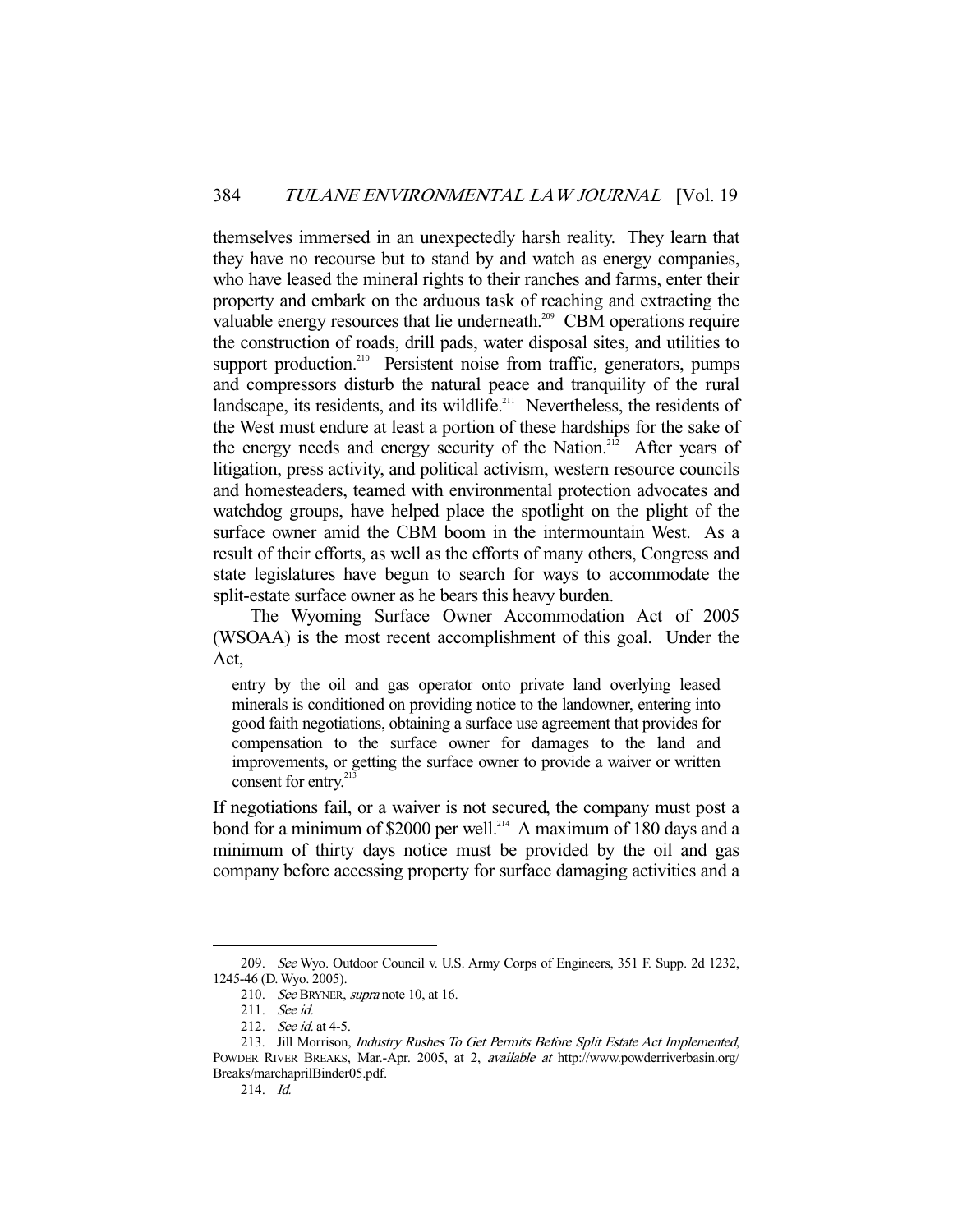minimum of five days notice is required before any nonsurface disturbing activities can occur.<sup>215</sup>

 Along with the proposed notification, industry must provide the landowner with a copy of the Split Estates Act and a draft Plan of Development for oil and gas operations on the property that must include locations of wells, roads, pipelines, power lines, permanent equipment, water storage pits, and any other surface disturbing activities.<sup>216</sup> "The landowner can then enter into good faith negotiations over the proposed plan, and counter-propose his or her own provisions of the plan, including issues having to do with compensation."217 Finally, the Act entitles landowners to compensation "that covers the loss of production and income from agricultural and commercial operations; loss of value of improvements; and loss of land value."218

 While the advent of the WSOAA is a tremendous advancement of surface owner rights in the heart of the United States' "Persian Gulf of gas,"219 its applicability to federal minerals leased by the BLM has yet to be determined.<sup>220</sup> Industry sources expect the issue to be litigated, yet harbor doubt as to whether the law will be found to govern BLM activity.<sup>221</sup> The lessons learned from NPRC v. Fidelity suggest that the Supremacy Clause may overrule such application, obliging courts to acknowledge that only Congress has such authority.<sup>222</sup>

#### V. CONCLUSION

 This Comment was designed to construe an issue of paramount importance, both for the federal government and for every citizen of the United States: natural gas is and will be the preferred fuel for electricity generation and other vital uses for the foreseeable future, and the bulk of it must come from our shores. The public and private lands of the West will be adversely affected, but the extent of the damage can be mitigated if agencies enforce the law while heeding it—an endeavor that cannot be rushed. With regard to citizen impacts, as the Wyoming legislature has proved, there are ways to ensure that one priority is not swapped for

 <sup>215.</sup> Id.

 <sup>216.</sup> Id.

 <sup>217.</sup> Id.

 <sup>218.</sup> Id.

<sup>219.</sup> See WHITE PAPER, supra note 36.

<sup>220.</sup> See Eryn Gable, COALBED METHANE: Wyoming Split-Estate Law Raises Questions About Federal Supremacy, LAND LETTER, June 9, 2005.

 <sup>221.</sup> See id.

 <sup>222.</sup> See N. Plains Res. Council v. Fid. Exploration & Dev. Co., 325 F.3d 1155, 1165 (9th Cir. 2003).